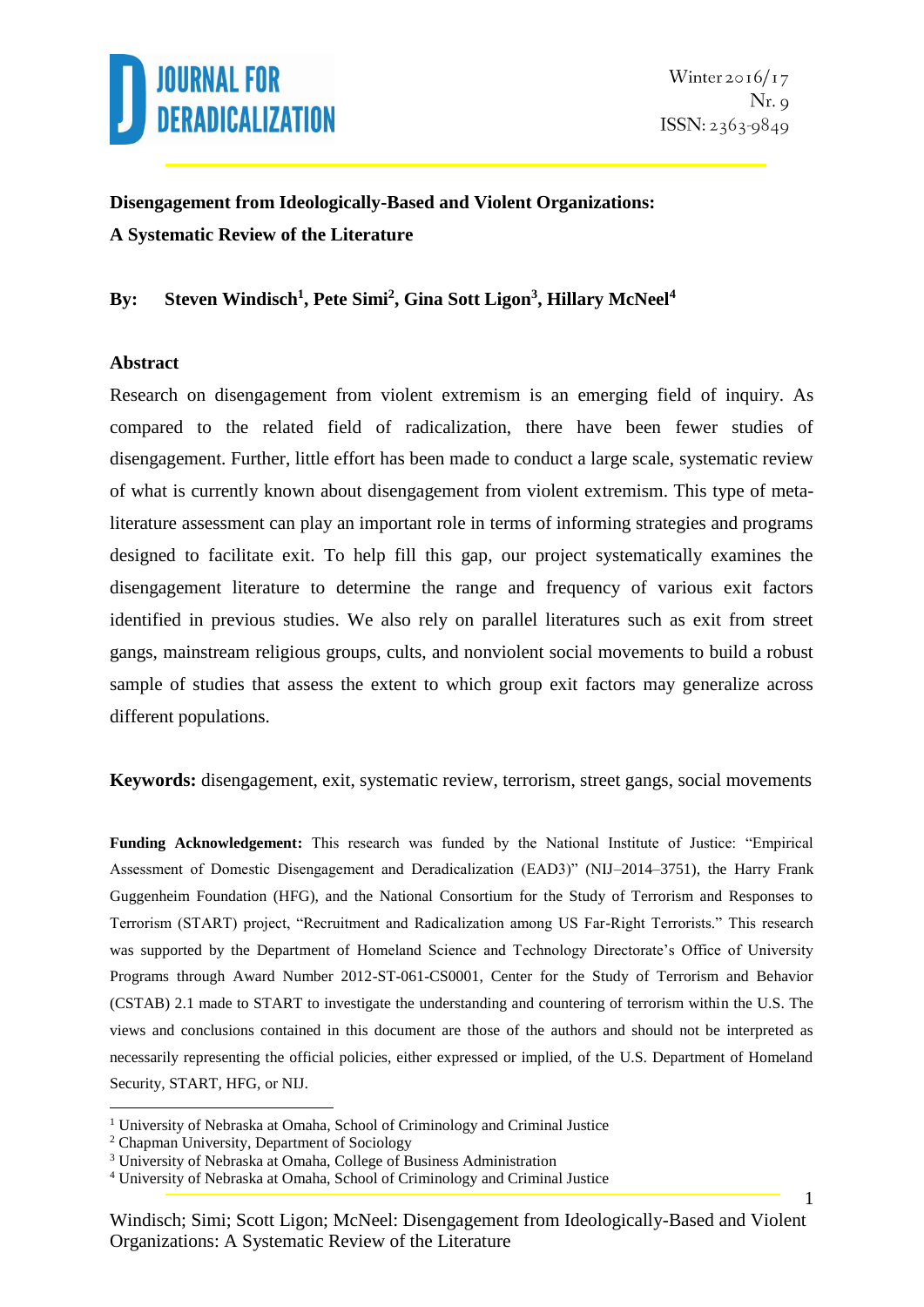

Winter  $2016/17$  $Nr. \circ$  $ISSN: 2363-9849$ 

### **Introduction**

Far more is known about why people join ideologically-based and violent organizations than what is known about why they leave them (Hunter, Shortland, Crayne, & Ligon, Forthcoming). Research on disengagement from violent extremism is a relatively new field of inquiry. As compared to the related field of radicalization, little effort has been made to conduct a large scale, systematic review of what is currently known about disengagement from violent extremism (for an exception see Dalgaard-Nielsen, 2013). This type of metaliterature assessment can play an important role in terms of informing strategies and programs designed to facilitate exit (Ashour, 2009; Schulze, 2008). To help fill this gap, our project systematically examines the disengagement literature to determine the range and frequency of various exit factors identified in previous studies. We elaborate on Dalgaard-Nielsen's (2013) systematic review of terrorism disengagement by adopting a Campbell literature review methodology, a broader geographic range of studies, and several parallel fields of study (i.e., gang, cults, etc.) for comparative purposes.

Over the past several decades, the focus on violent extremism has grown rapidly across multiple disciplines such as sociology (Blee, 1996; Simi & Futrell, 2015), psychology (Kruglanski & Orehek, 2011), criminology (Simi, Sporer, & Bubolz, 2016); organizational psychology (Ligon, Simi, Harms & Harris, 2015); IT innovation (Derrick, Sporer, Church & Ligon, Forthcoming); and political science (Asal, Gill, Horgan & Rethemeyer, 2015). While greater focus on recruitment and entry into violent extremism characterizes the research in this area, there has been an increasing number of studies that examine disengagement from both violent ideological and non-ideological groups some of which date back several decades (Aho, 1988; Barnett, Blumstein, & Farrington, 1987; Bubolz & Simi, 2015; Bjørgo & Horgan, 2009; Kassimeris, 2011; Decker, Pyrooz & Moule, Jr., 2014; Thornberry, 1998, 2003; Vigil, 1988, 2010; Weerman, Lovegrove & Thornberry, 2015). In fact, several recent studies related to both disengagement and deradicalization have drawn wide attention and have likely helped influence greater focus on this area of research (e.g., Ashour, 2009; El-Said & Harrigan, 2012; Gunaratna & Bin Ali, 2015; Koehler, 2016). The recent growth in disengagement research suggests this is an opportune time to assess the current state of knowledge in this area.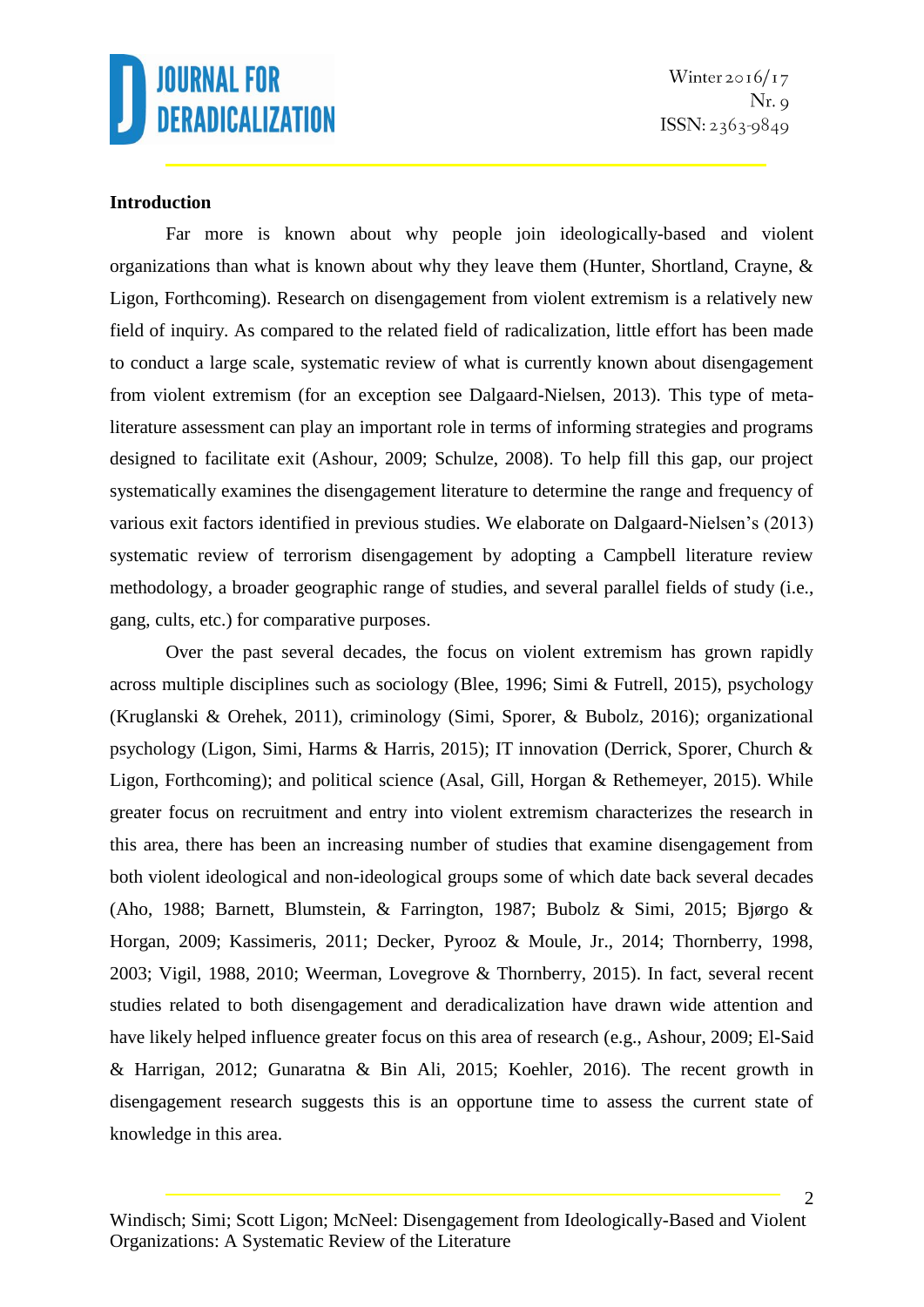Winter  $2016/17$  $Nr.$   $\circ$  $ISSN: 2363-9849$ 

3

### **Goal of the Present Effort**

The goal of the present study is to assess the current state of knowledge on the topic of disengagement or exit from ideologically-based and violent organizations by reviewing the scholarly literature across a variety of academic disciplines. Literature reviews play an important role in the epistemological growth of all scientific fields. Often, the empirical and theoretical literature on any given area of study is broad and interdisciplinary in origin and focus (Hackett, Amsterdamska, Lynch & Wajcman, 2008). Due to the scope and growth of scientific knowledge, it is often necessary to identify the accumulation of knowledge as well as gaps in the literature and summarize this information into a collective body of work (Feldman, 1971). The general goal of a literature review is to gather past research, summarize major issues and disseminate the information generated by a large number of individual studies.

There are many different types of literature reviews including integrative reviews, systematic reviews, meta-analyses, meta-syntheses, and qualitative reviews (Whittemore & Knafl, 2005). Without literature reviews, large amounts of the research are at risk of being ignored which compromises our collective knowledgebase. As such, researchers may find themselves inappropriately calling for the examination of certain factors that have previously been studied and analyzed. Through the use of literature reviews, researchers are better able to capture the complexity of a given topic area and provide the most relevant methodological and theoretical techniques applicable to their field of study.

For the current study, we rely on a Campbell systematic literature review (Farrington & Petrosino, 2001), which requires a thorough, objective, and reproducible search of a range of sources to identify as many relevant studies as possible. In an attempt to summarize this body of literature, we examine multiple areas of empirical literature such as exit from street gangs, religious cults, and violent and nonviolent social movements. Throughout this review, we highlight the utility of a multidisciplinary approach to determine the range and frequency of various exit factors identified in previous studies. By doing so, we aim to build a robust sample of studies that assess the extent to which exit factors may generalize across different populations and ideologically-based organizations.

In the next section, we differentiate the conceptual meaning of disengagement and deradicalization, which are often applied interchangeably among scholars. Next, we examine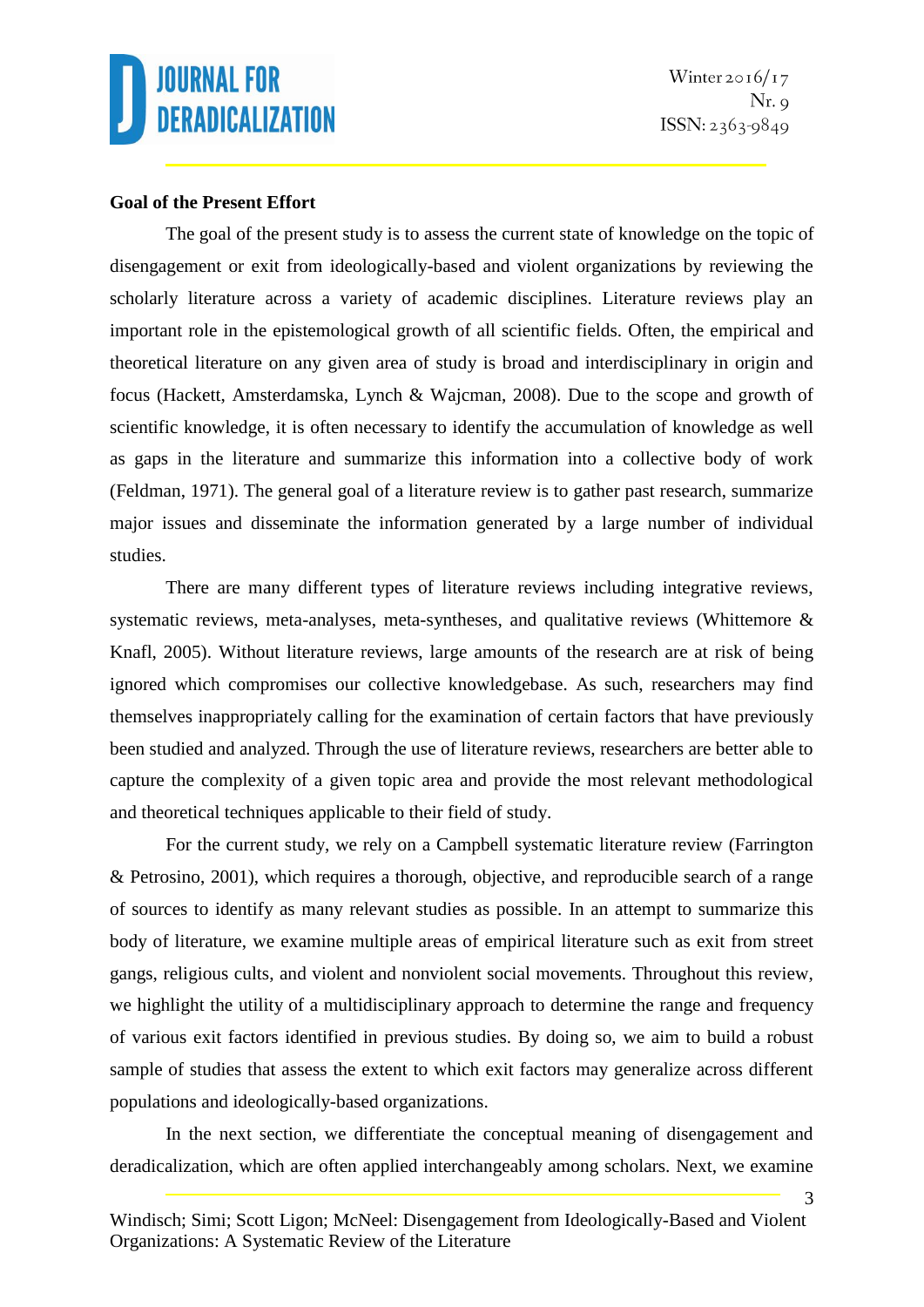4

the need for investigating exit from ideologically-based groups as well as the methodological approach utilized throughout the current study. Following this, we present both commonalities and notable differences across each of the studies that focus on disengagement. In addition, we highlight themes that occur both within a particular study (e.g., published book) and across multiple studies (e.g., published book and peer-reviewed articles). Finally, we conclude this article by discussing areas of future research as well as theoretical and practical implications.

### **Conceptual Clarity: Disengagement versus Deradicalization**

A major obstacle to understanding terrorist disengagement is that existing research remains devoid of conceptual clarity. For instance, researchers consistently use "disengagement" and "deradicalization" interchangeably (Horgan, 2009a). This is problematic because these concepts may have unique underlying mechanisms that distinguish each trajectory. For purposes of the present study, we define disengagement as, "the process whereby an individual no longer accepts as appropriate the socially defined rights and obligations that accompany a given role in society" (Ebaugh, 1988, p. 3). Disengagement does not mean individuals renounce the belief system, but rather, they are no longer motivated to participate in group activities (e.g., meetings).

Alternatively, we define deradicalization as "the process of changing an individual's belief system, rejecting the extremist ideology, and embracing mainstream values" (Rabasa et al., 2010, p. xiii). Deradicalization implies the individual has rejected the ideological belief system, and thus, no longer adheres to the ideologies that characterized a particular group. As such, deradicalization should be viewed as distinct from disengagement because it suggests a transformation in the individual's world view. In this way, deradicalization involves a change in belief; whereas, disengagement is characterized by a change in behavior.

While an individual may renounce the group's belief system, there exist situations in which the individual remains active in the group (e.g., displays movement related symbols, attends meetings) but changes his or her commitment to the belief system. Alternatively, it is also possible for an individual to disengage from an ideologically-based organization while remaining committed to the belief system. For instance, a person who disengages from far-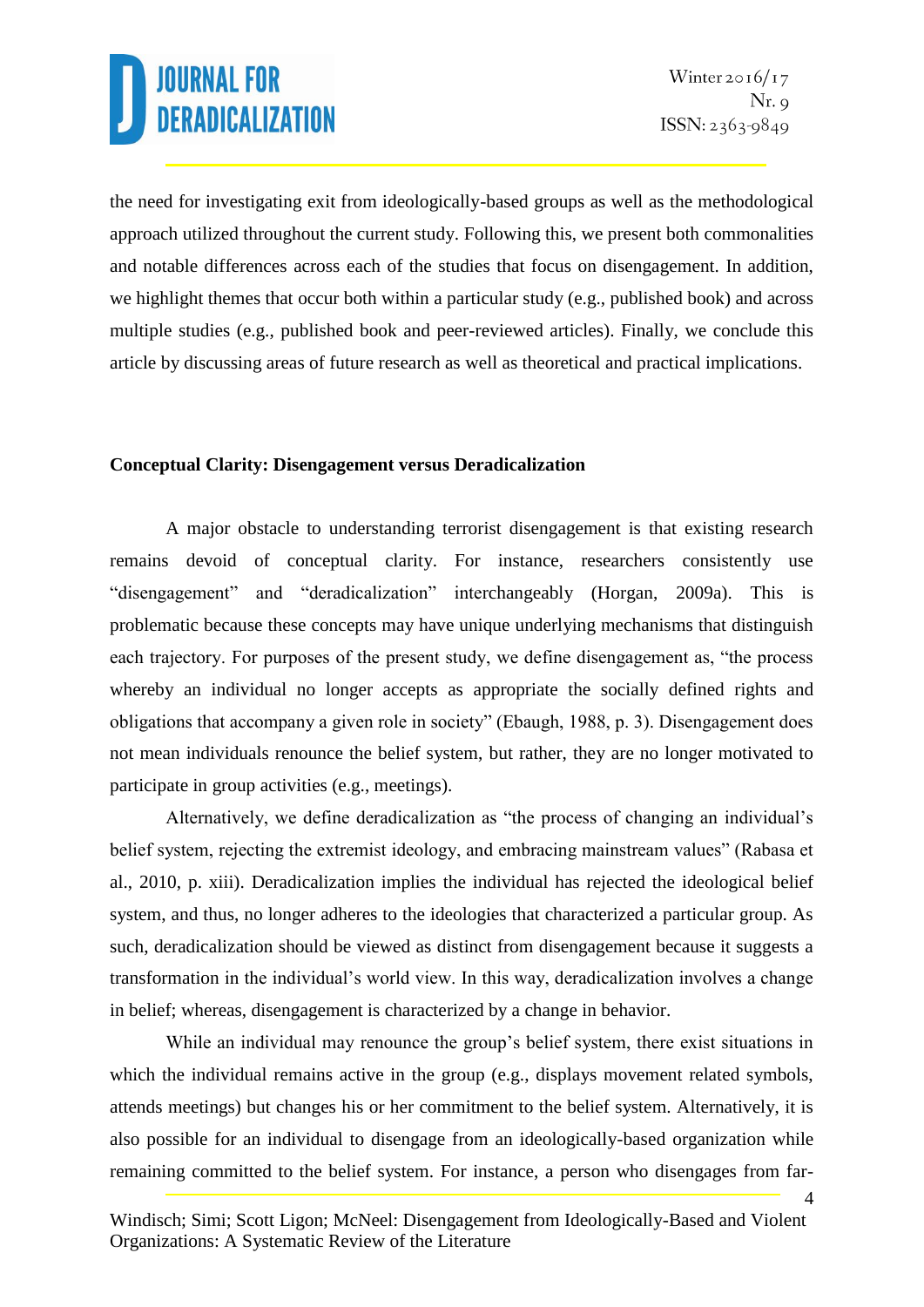5

right extremism may continue to condemn race-mixing but no longer attends group meetings or participates in movement activities (e.g., hikes, marches, rallies).

Although disengagement and deradicalization processes overlap in several ways, the current effort focuses on factors leading to disengagement. We are specifically interested in the various "push" and "pull" factors that lead to changes in behavior such as family responsibilities, disillusionment, or lack of satisfaction (Reckless, 1961; Reiss, 1951). From a methodological standpoint, however, we examine the ways in which deradicalization and disengagement are defined and applied across the sample. In the next section, we discuss the various ideologically-based and violent organizations examined as well as the methodological approach utilized in the current study.

### **Ideologically-Based and Violent Organizations**

Ideologies are sets of ideas based on beliefs, experiences, and education that aim to delineate an issue and offer solutions to any associated problems (Snow, 2004; Freeden, 1998, 2007). Ideologies are biased, illusory, or misleading because they present partial or incomplete realities, and those versions of reality represent some societal interests while obscuring others (Xiaobo, 2011). Social movements, like many other social groupings, rely heavily on a unifying ideology for group solidarity, maintenance, and growth (McVeigh, 2009). What remains to be understood, however, is the process of shedding these ideological belief systems as the individual disengages from the group.

In order to capture the scope of disengagement literature, the current review relies on parallel literatures from a wide range of disciplines and topic areas. Specifically, we examine disengagement from (1) terrorism, (2) street gangs, (3) mainstream religious groups and (4) cults/new religious movements and social movements. By examining both violent and nonviolent groups as well as ideological and non-ideological groups, we can better identify the similarities and differences underlining the disengagement process.

First, we examined studies within the field of terrorism research. Examples of terrorist groups comprise a wide range of extremist ideologies such as the far-right (e.g., Silent Brotherhood, Covenant, Sword, and Arm of the Lord), far-left (e.g., Rode Jeugd, Black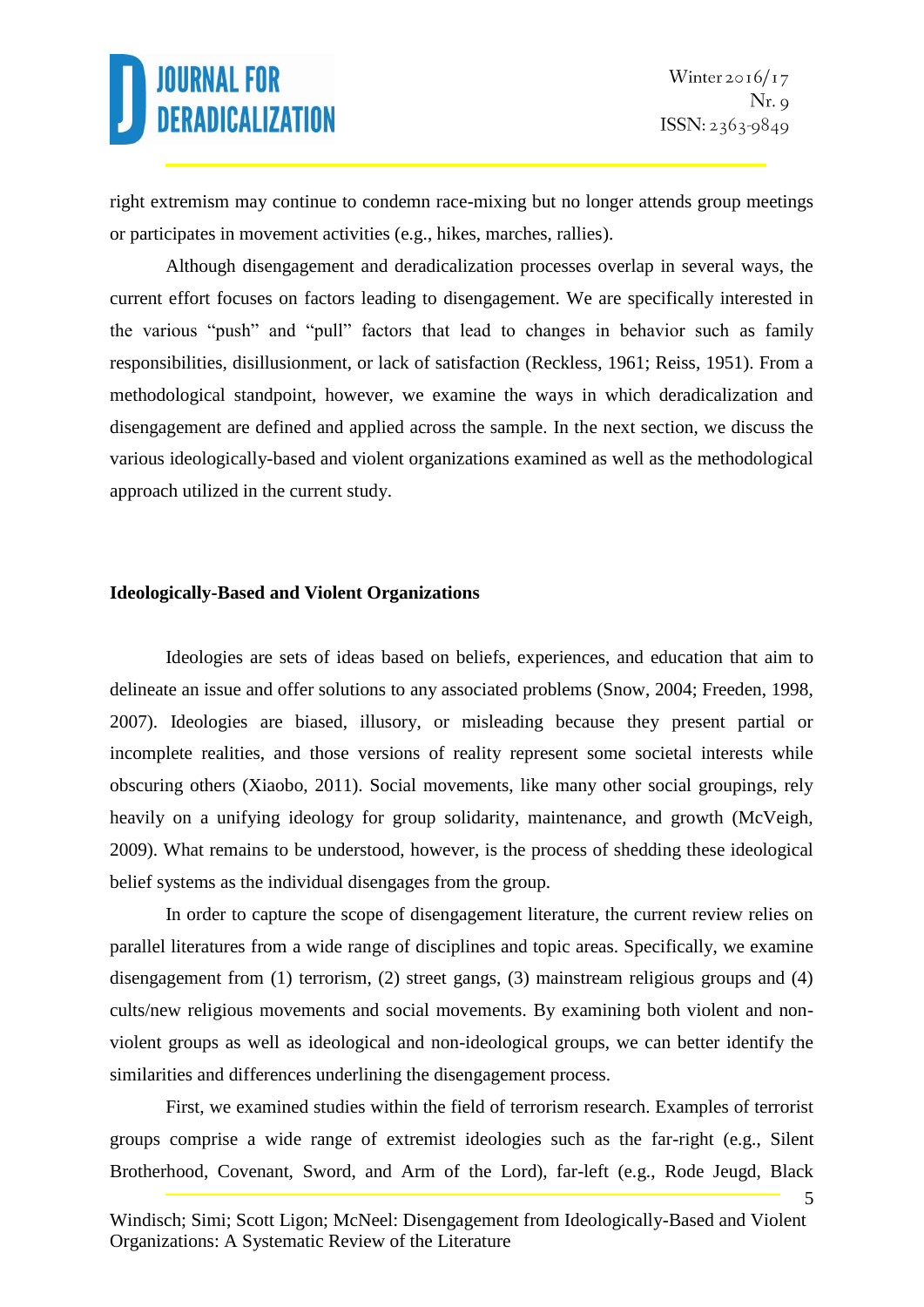Liberation Army) and religiously-based organizations (e.g., Islamic State). The underlining characteristic among terrorist groups is the use of violence as a means to communicate political grievances and achieve political goals.

Street gangs are the second area of focus in our review. The existence of a criminal purpose is the predominant factor which distinguishes street gangs from other kinds of organizations (Jankowski, 1991; Yablonky, 1959). Street gangs are characterized as an ongoing organization of individuals who share a common identity such as Bloods, Vice Lords, Latin Kings or Black P. Stones (Klein, 1995; Thrasher, 1927). While recent studies suggest an overlap between violent extremism and generic criminal offending (see Simi, Sporer & Bubolz, 2016), we treat street gangs as separate from terrorism and other groups because they lack an ideological belief system that unifies members.

The third category is comprised of studies related to cults/new religious movements and social movements. This category refers to religious, spiritual, or social communities that occupy a peripheral place within society (Wright, 1984, 1986). Often, the belief system of these groups is regarded by others as "deviant" or unusual and/or challenging the status quo. Such beliefs often center around racial and gender equality (e.g., Civil Rights Movement, LGBTQ community) or religious and spiritual issues (e.g., Hare Krishna or Scientology). In some situations, social movements rely on violence as a strategy but this occurs less often than terrorist groups or street gangs, and is not expressly condoned by a formal leadership authority or within the group's mission (Ligon, Hunter, & Mumford, 2008; Mumford, Espejo, Hunter, Bedell-Avers, Eubanks, & Connelly, 2007).

The final area of focus included mainstream religious groups such as Orthodox Christianity, Roman Catholicism, Anglicanism, Islam, Mormonism, and Protestantism. While these groups have a strong ideological identity, they are not typically associated with the promotion of violence to achieve their ideological objectives. In their study to account for violence among ideological groups, Mumford and colleagues (2008) identified a number of variables that distinguished violent from non-violent ideological groups, such as leader extremism and condoning violence, group righteousness, organizational indoctrination regarding the use of violence, and high levels of environmental conflict. However, to isolate disengagement from ideologically extreme groups, it is critical to compare disengagement literature from this non-violent ideologically mainstream sample.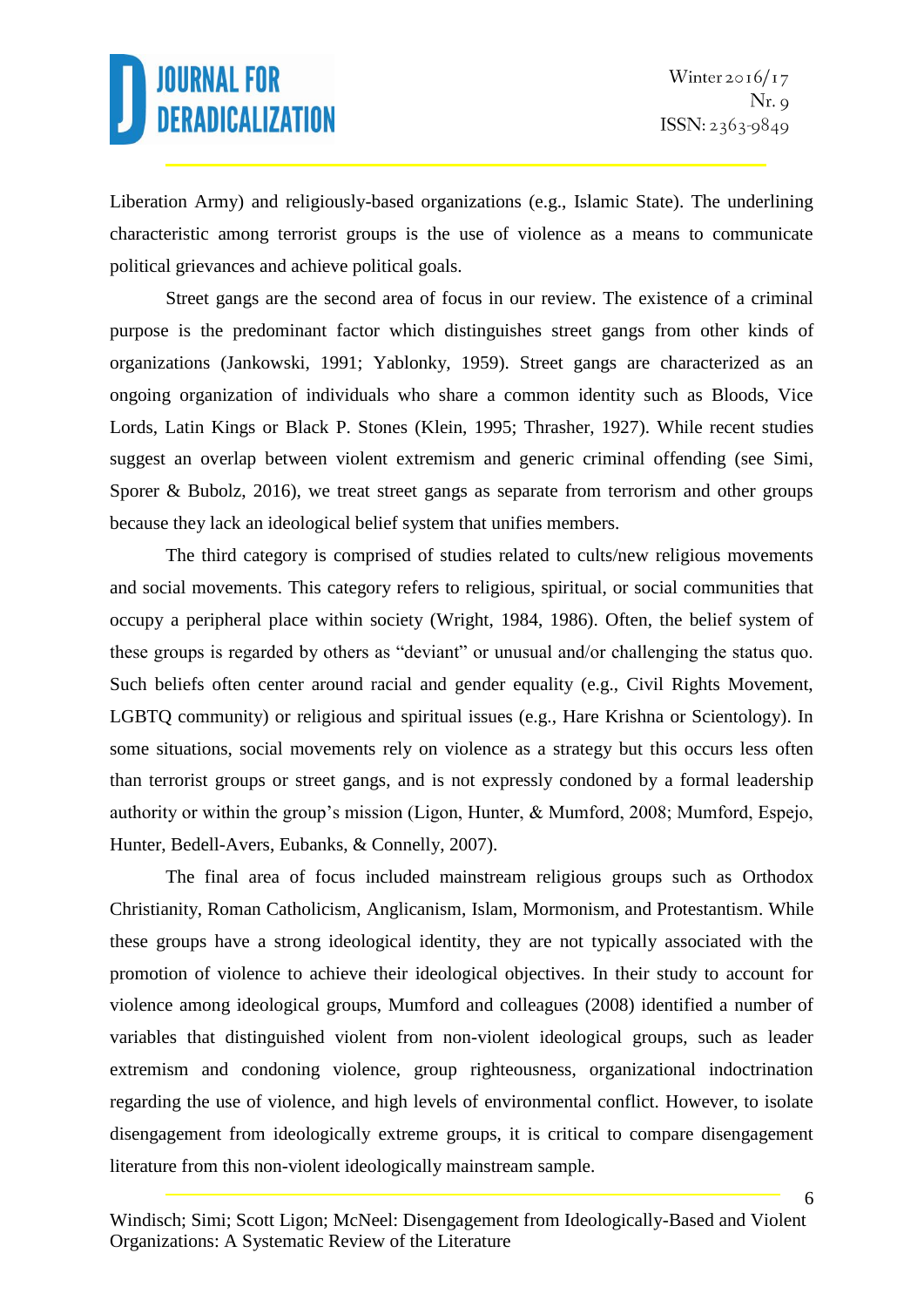

### **Methodology**

### **Inclusion and Exclusion Criteria**

Based on Campbell's recommendations for conducting a systematic review, our task was to locate, and more specifically, examine research evaluating the scope of disengagement literature. To do this, we first identified an area of interest and determined which studies would be included for analysis. For purposes of the current study, we defined the area of interest as disengagement from terrorism, street gangs, cults/new religious movements and social movements and mainstream religious groups.

This systematic review incorporated qualitative, quantitative and mix-methods studies meeting the following inclusion criteria: (1) the study examined factors contributing to the disengagement process<sup>5</sup>, (2) the study was published in peer-reviewed academic journals and books and (3) the study reported original empirical research. As such, theoretically-based studies and meta-analyses that summarized a series of studies were excluded. If the same dataset was used across multiple studies, the research question and/or focus had to be different or it was excluded from the analysis. In order to capture the scope of disengagement literature, we did not specify a time frame in which a study had to be published. While most studies examined physical exit from an ideologically-based or violent group ( $n = 114$ ; 89%), a small portion of studies ( $n = 14$ ; 11%) focused on the individual's change in belief system while remaining involved in group activities. Due to the current focus on disengagement, these 14 studies were excluded because they did not meet the inclusion criteria.

#### **Search Strategy**

1

Researchers gathered studies using online library catalogs and research databases at the authors' universities. These databases were accessed using internet-based search engines

<sup>5</sup> Although desistance and disengagement overlap to some extent (Altier, Thoroughgood, & Horgan, 2014; Mullins, 2010), the focus of the current article is on the exit from ideological groups rather than the cession of an individual's criminal career.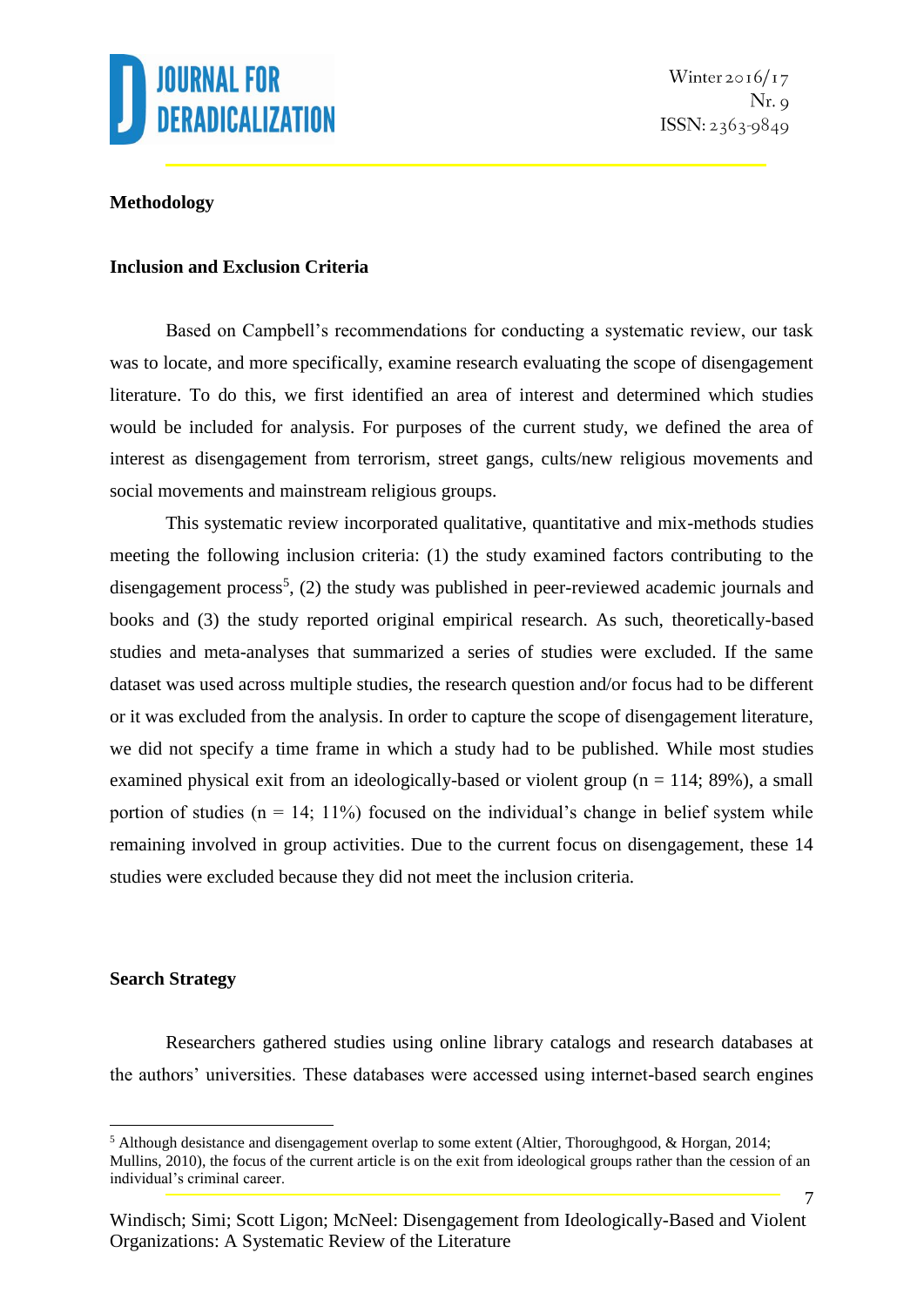8

such as *JSTOR, Lexis Nexis, Criminal Justice Abstracts, Google Scholar, PsychINFO* and *Sociological Abstracts*. Searches were conducted using synonyms and combinations of the following search terms: "disengagement," "defection," "deconversion," "desistance," "disillusionment," and "deradicalization." We also searched using broader terms such as, "exit," "leaving," "getting out," "departure," and "withdrawal" to identify all studies that investigated any process related to disengagement. Truncation of terms was used to capture variation in terminology. This search was augmented with a review of the bibliographies of related articles. In addition, reference lists of selected studies were screened for other relevant studies. We intentionally included studies from a diverse range of fields to achieve a higher level of understanding and knowledge (Britten et al., 2002).

### **Coding and Analytic Procedures**

The synthesis broadly followed the outline of thematic analysis as described by Thomas and Harden (2008). Once researchers completed the systematic search for articles, each study was read and coded to identify prominent findings. All papers were read and coded by two raters to allow for negotiation and reflection of each paper's content and to reduce any potential sources of bias. Sample entries were content analyzed based on the methodological rigor of the study (e.g., use of language, reported sample size) as well as the major findings in regards to exit (e.g., factors impacting exit, length of time to exit, specific variables examined). Content analysis can offer quantitative insights within a discipline that can be evaluated and then used to offer evidence-based recommendations for future directions. While the research team initially identified these measures of interest, new items were created and modified as the coding process developed.

Coders independently reviewed the coding sheets in reference to the articles and noted patterns that emerged within each study. Reviewers then looked for similarities and differences between codes in order to group them into themes and subthemes where appropriate. The themes were concise, to give the reader a sense of what the theme is about, and contained enough data extracts to support the contention for the given theme (Noblit & Hare, 1988). The next step in the data synthesis was to reveal the parallels between the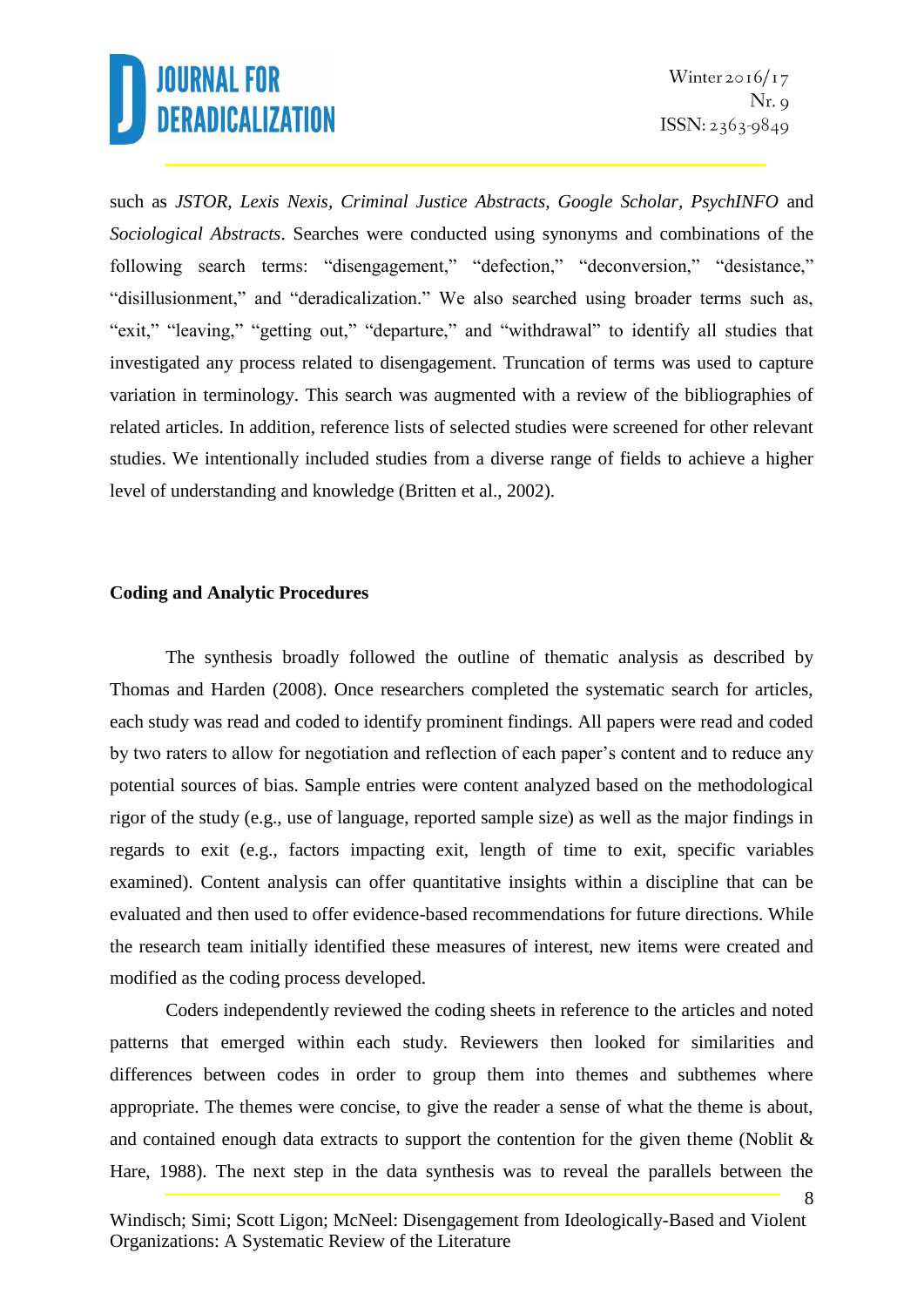studies, indicating those that may be shared, those that stand in opposition to one another, or those that represent a cohesive argument that accurately answers the questions we were posing.

Following these steps, major themes and subthemes were then identified through a joint effort among all members of the research team. Codes were then listed in STATA with supporting evidence in the form of quotes written alongside them. Finally, researchers compared similar themes and synthesized findings in terms of the major themes and subthemes. Where there was disagreement present in studies (e.g., opposing views on contributing factors leading to disengagement), the potential underlying meanings for this were inferred by the researchers, taking into account the sample, setting and type of research conducted. In the next sections, we present findings from the systematic literature review.

### **Findings**

A total of 114 articles fulfilled the search criterion for inclusion in the current study (see Appendix A for full list of articles). The sample included both qualitative ( $n = 67$ ; 59%), quantitative ( $n = 22$ ; 19%) and mixed methods articles ( $n = 25$ ; 22%). In terms of the specific methodological approach, researchers utilized a wide array of data collection techniques including interviews (n = 78; 48%), survey data (n = 33; 19%), case studies (n = 15; 9%), participant observation ( $n = 15$ ; 9%), biographies ( $n = 12$ ; 7%) and other ( $n = 14$ ; 8%) such as official court documents, program evaluations and open-source coding.

### **[For a detailed list see Appendix A at the end of this article]**

Of the 114 studies, 100 (88%) were published in peer-reviewed journals and 14 (12%) were published books. Of the peer-reviewed journals, 16 (16%) were published in criminology and criminal justice journals; 5 (5%) in psychology; 17 (17%) in sociology; and 62 (62%) were published in specialty journals such as the *Journal of Media and Religion, Studies of Conflict and Terrorism* or *Dynamics of Asymmetric Conflict*.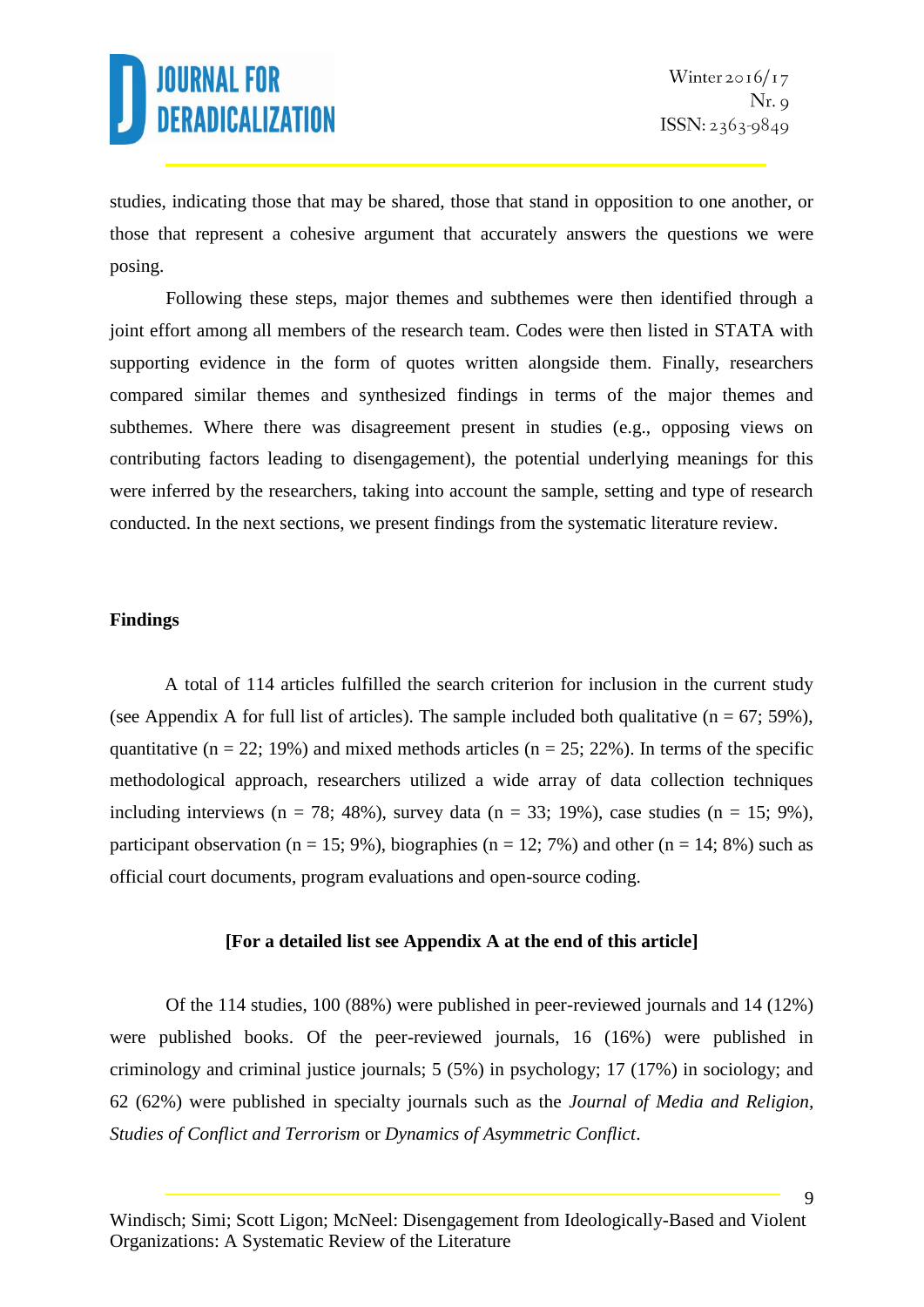



Figure 1: Distribution Of Topic Area Across Sample

As Figure 1 illustrates, the distribution of the topic areas across the sample was relatively equal with terrorism ( $n = 36$ ; 32%) accounting for the bulk of the sample followed by mainstream religious groups ( $n = 30$ ; 26%), cults/new religious movements and social movements ( $n = 25$ ; 22%) and finally, street gangs ( $n = 23$ ; 20%). Among the terrorism category, far-right (n = 15; 42%), jihadi (n = 15; 42%) and far-left (n = 6; 16%) ideological groups comprised this classification. The higher number of terrorism studies suggest how powerful the "terrorism discourse" and "culture of counterterrorism" have become across Western societies where the fear of terror is consistently ranked as a top concern among the general public. This trend seems to have also impacted both academic resources and research agendas.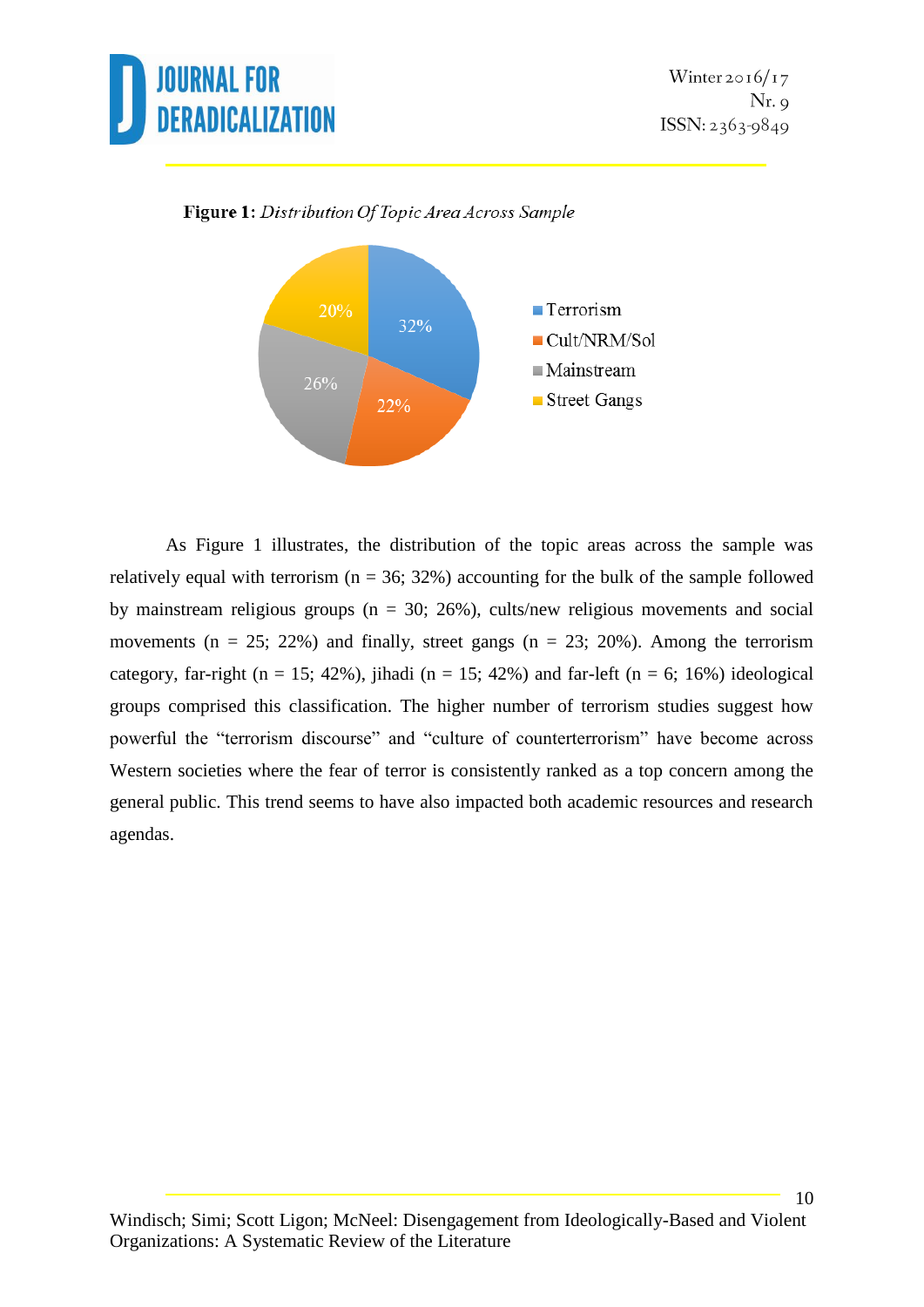



Figure 2: Number of Articles/Books Published per Year

Between 1970 and 2015, there were a total of 114 studies examining exit from ideologically-based organizations. As Figure 2 illustrates, the overwhelming majority ( $n = 86$ ) of these studies were conducted after September 11, 2001. When each topic area is broken down by group, results indicated that 97% ( $n = 35$ ) of terrorism studies, 96% ( $n = 22$ ) of street gang studies,  $60\%$  (n = 18) of mainstream religion studies and 44% (n = 11) of cults/new religious movements and social movement studies were published following the terrorist attacks of September  $11<sup>th</sup>$ . Potential reasons for disengagement growth overtime, and specifically in 2009, may be accounted for by the publication of two major empirical contributions (see Bjørgo & Horgan, 2009; Horgan, 2009b) that drew attention to this issue and thus other scholars to this topic. Additionally, increases in government funding and efforts to understand deradicalization processes may account for increases in the focus of disengagement research.

#### **Precision of Methods Reporting**

**Conceptual clarity.** As Figure 3 illustrates, researchers relied on a variety of separate, but closely, related terms for the domains of disengagement and deradicalization. The most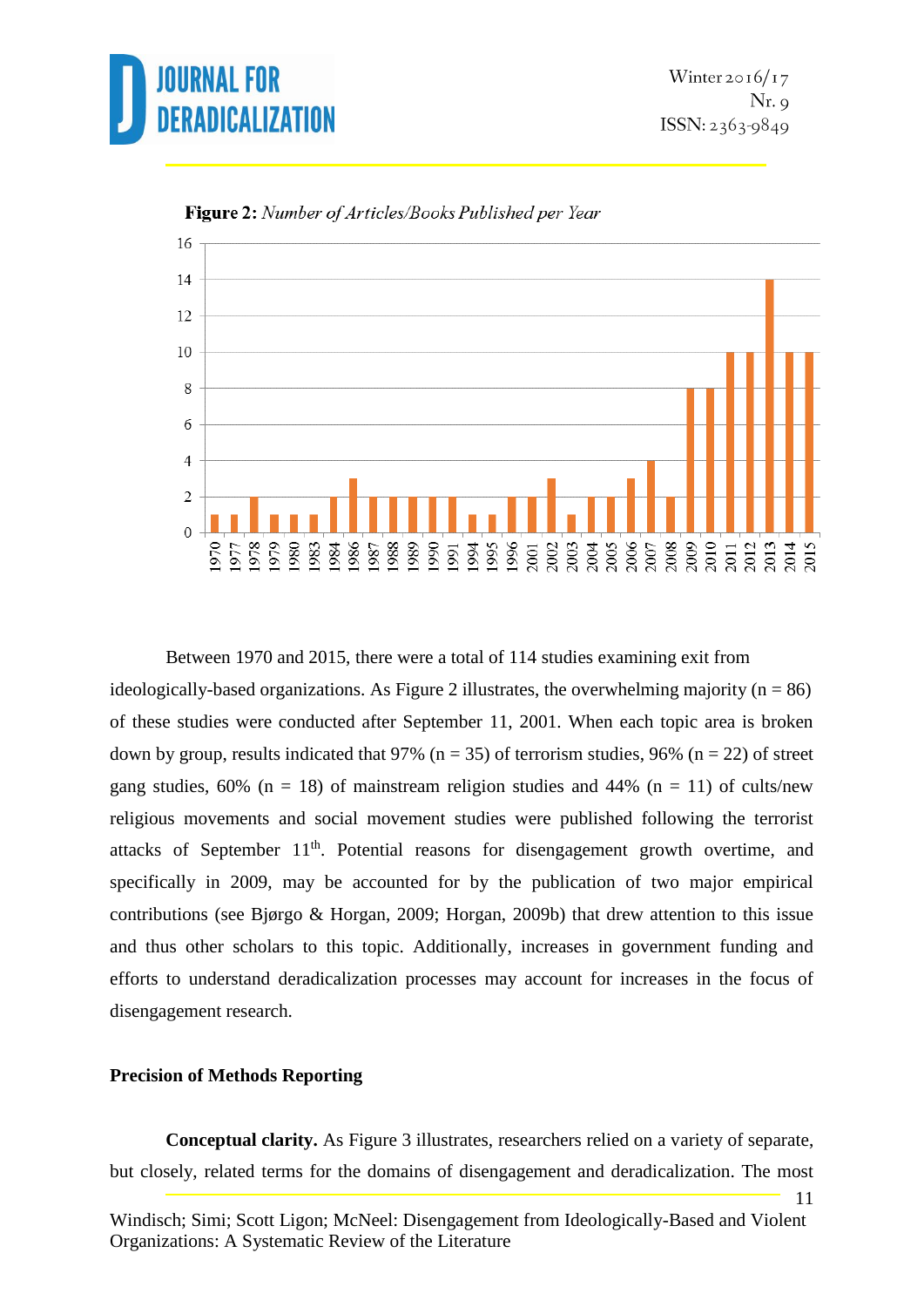12

commonly used terms identified throughout the literature review included "disengagement" (n  $= 22$ ), "disaffiliation" (n = 15), "desistance" (n = 11), and "deconversion" (n = 9). In several cases, the literature used alternative definitions established by the research team in regards to disengagement and deradicalization. When applying our definitions, we found that 46% of studies focused solely on disengagement and 54% of the study relied on a combination of disengagement and deradicalization.





**Sample reporting.** In terms of sample size, representation ranged from one participant to 48,499 participants. While most studies provided a sample size, 15 studies (13%) did not report the number of participants examined in their study. We also coded each article in terms of the sample characteristics. In roughly a quarter of the studies ( $n = 25$ ; 26%), specific demographics were not reported such as gender, age, socio-economic status, and location of residence. Furthermore, each article was analyzed in terms of the sampling method utilized. A portion of the sample  $(n = 29; 22%)$  did not include a description regarding the ways in which participants were recruited, approached, or selected.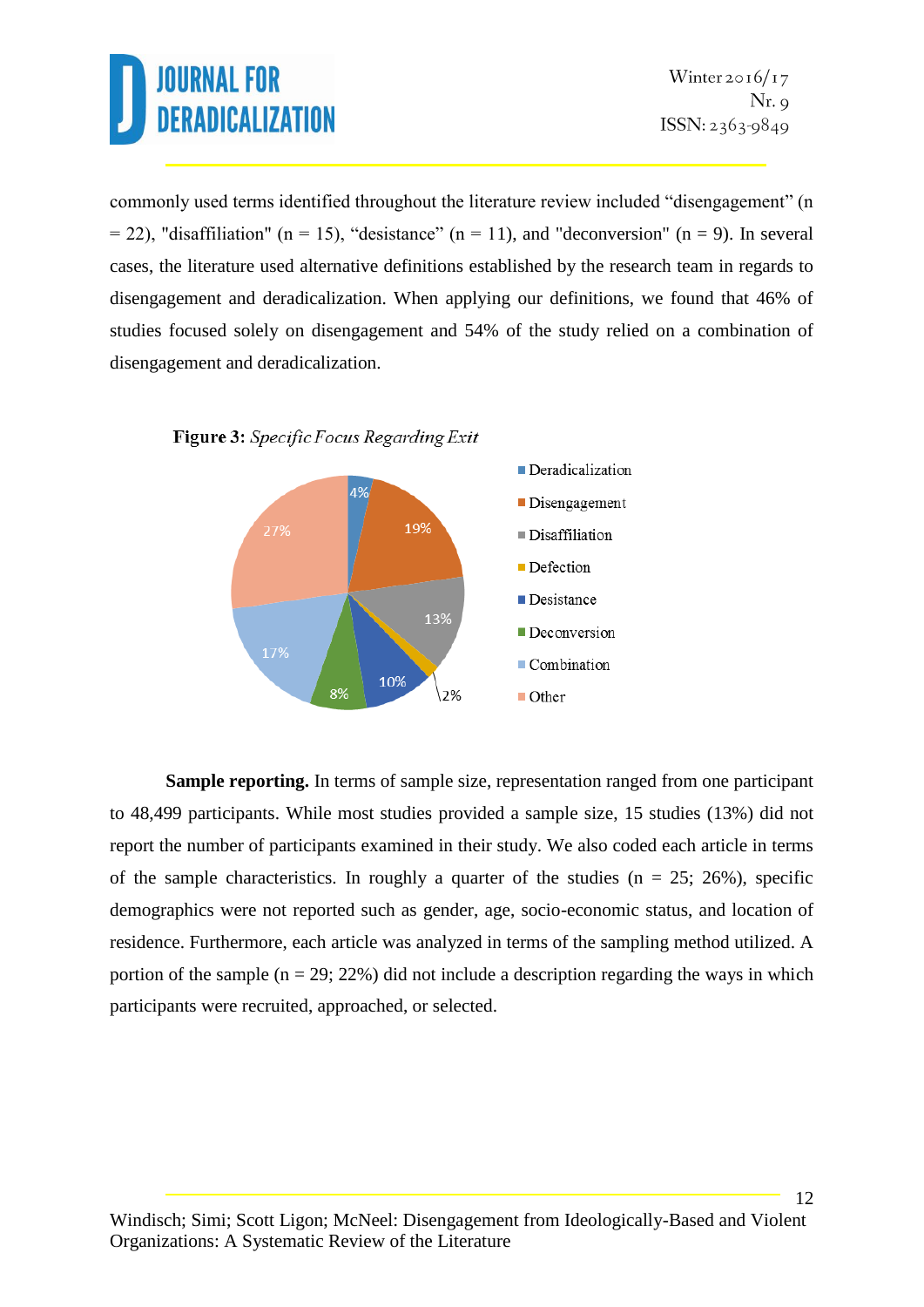



Figure 4: Use of Language to Report Findings

**Precision of terms.** In conjunction with reporting the sample size, we also examined the researchers' use of language when presenting their findings. This is particularly important for qualitative articles, which have historically been criticized for their use of imprecise or vague language. In doing so, researchers coded each article noting terms or phases previously determined to represent vague or ambiguous language such as "some," "many," "several," or "few." Figure 4 presents the distribution of language used across each topic area. Overall, most studies included a mixture of vague language and specific frequencies. In the next section, we focus on specific group types and discuss disengagement themes that emerged within each topic area.

### **Disengagement Themes Within Each Group Type**

To understand the motivation for disengagement from ideologically-based and violent organizations, it is necessary to examine both environmental and social conditions surrounding participation in collective groups. Previous research suggests various "push" and "pull" factors have the potential to impact both entry and exit processes (Reckless, 1961; Reiss, 1951). In terms of exit, push factors refer to adverse organizational characteristics that leads someone to reconsider their continued involvement with the group. For example, an individual may exit a group due to lack of satisfaction with organizational leadership or disillusionment with the group's belief system.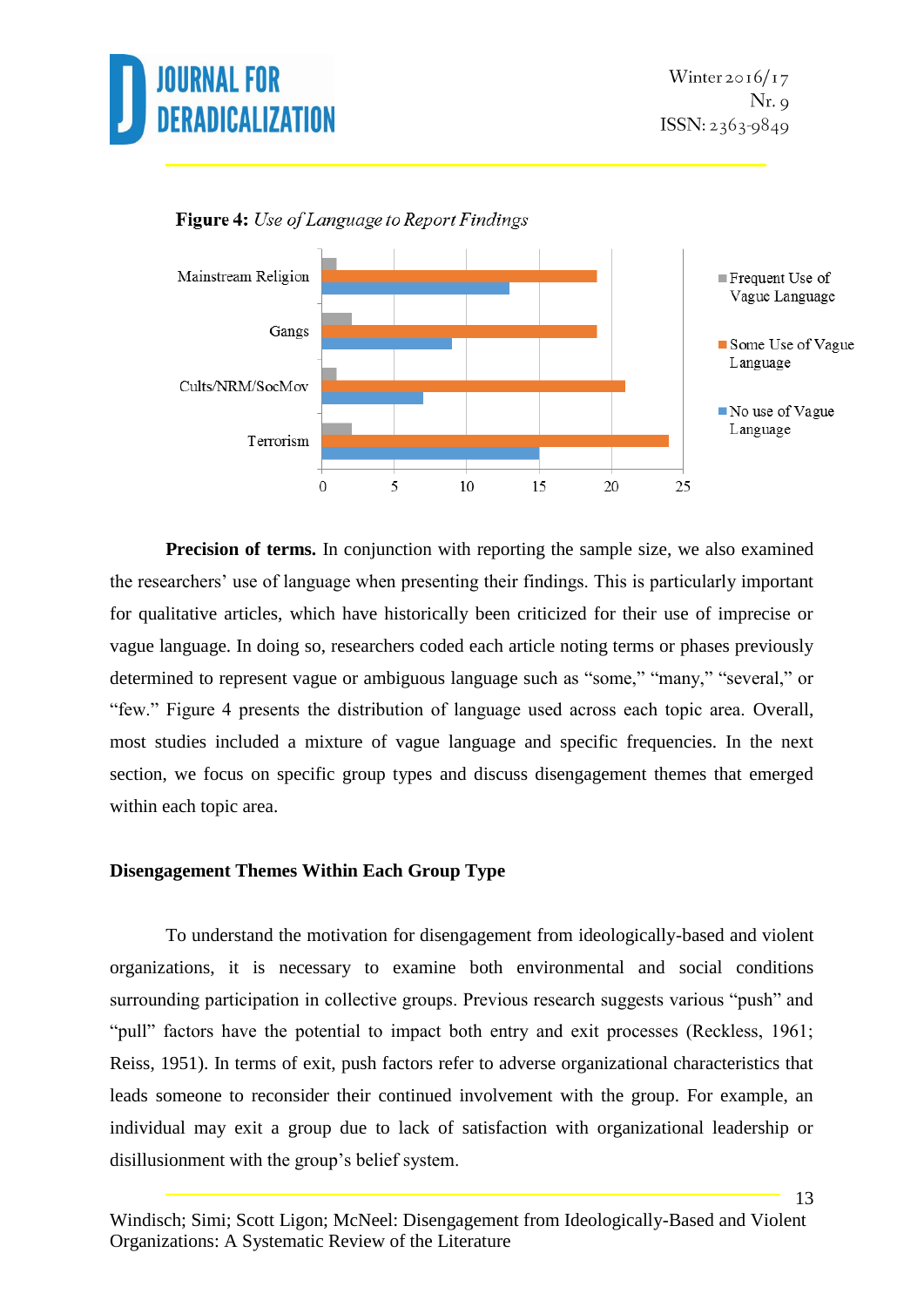14

Alternatively, pull factors refer to features outside of the group the individual finds attractive. For instance, he or she may be lured away from group activities by the promise or expectation to make money through steady employment or educational opportunities. Pull factors restructure the individual's "biographical availability" away from group activities towards family, work and personal obligations (McAdam, 1986, p. 70). It is important to emphasize push and pull factors work in conjunction with one another. That is, without the presence of push factors (e.g., lack of income), pull factors (e.g., steady employment) would likely be much less influential. In the following sections, we examine the most common push and pulls factors identified throughout the systematic literature review.

### **Terrorism**

Violence (53%) emerged as a salient theme in 19 of the 36 terrorism articles reviewed. Violence refers to physical act(s) of aggression and/or psychological harm. This includes instances in which the individual does not agree with the use of violence or believes that violent action is no longer a viable means of political protest. Additionally, violence also included situations in which the individual witnessed violent action or was subjected to violence, which lead him or her to reconsider their continued involvement with the organization. In terms of the overall findings, disengagement emerged for many in regards to disapproval of the use of violence  $(n = 14; 38%)$  rather than being victimized while a member  $(n = 5; 14\%)$ . For a portion of these studies, the absolute rejection of violence functioned as a marker of disengagement.

We also identified disillusionment ( $n = 21$ ; 58%) as a prominent factor pushing individuals away from extremist activities. Disillusionment is best understood as the realization that a consistent incongruence exists between idealized expectations and the everyday realities associated with those same expectations (Casserly & Megginson, 2009; Ebaugh, 1988). In other words, disillusionment occurs when there is a disjunction between expectations and reality. For example, an individual may join a group due to the expectation they will have protection but later become disillusioned by the reality they are at risk of victimization by fellow group members. Related to disillusionment, several other studies reported infighting between members ( $n = 7$ ; 19%) and disloyalty among members ( $n = 6$ ;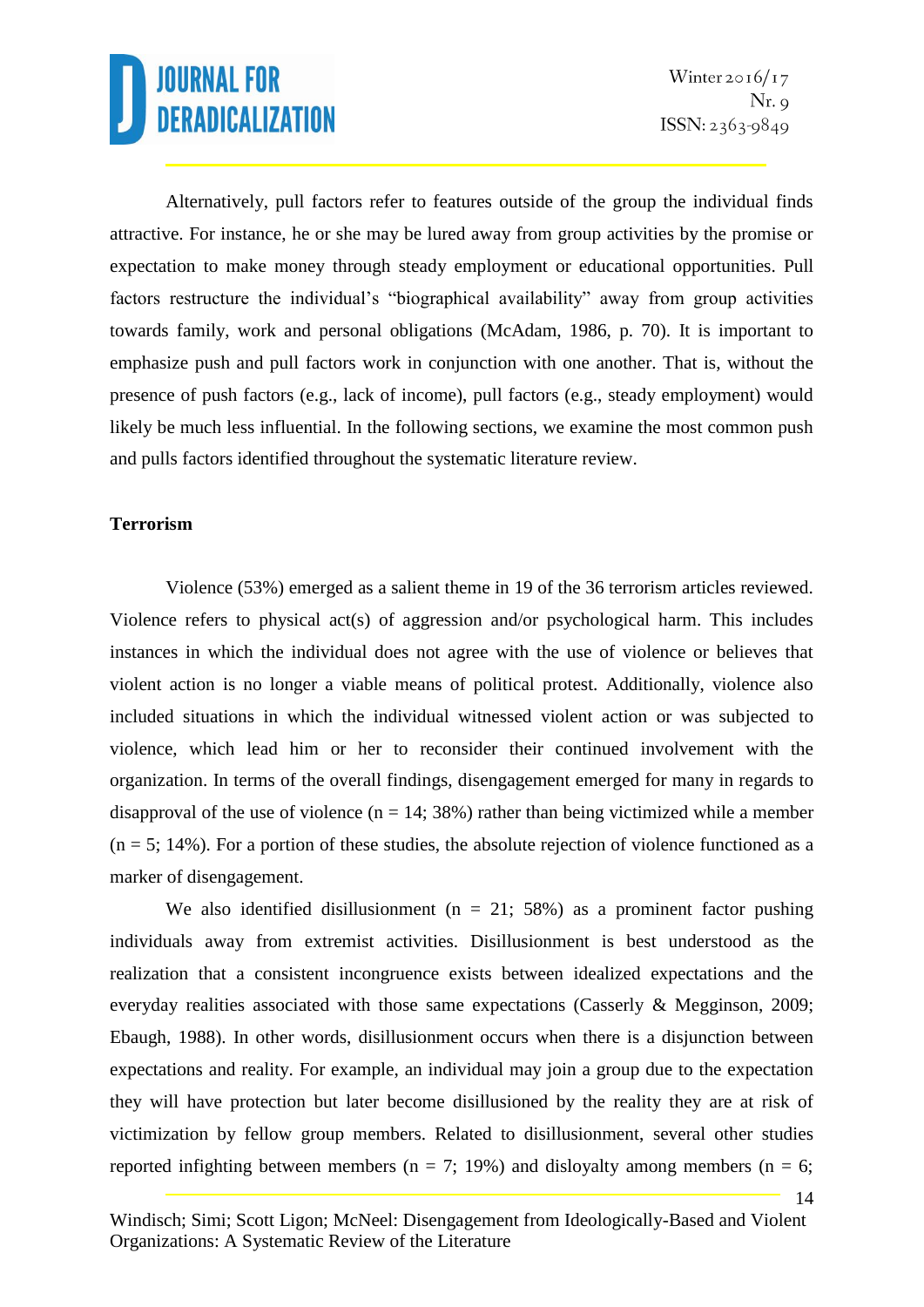15

17%) as factors contributing to the disengagement process. In these situations, violent extremists became disillusioned because they originally joined the movement to fight "racial enemies" but soon realized their own fellow members were the primary target of violence. Repeated violence between members may cause the person to become fatigued, exhausted or feel "burned out" (Bjørgo, 2011; Ross & Gurr, 1989). Overall, the combination of violence, disloyalty, lack of satisfaction and general disillusionment were found as reasons for leaving.

In addition to violence and disillusionment, physical confinement ( $n = 9$ ; 25%) and fear of confinement in jail, prison, or mental health facilities ( $n = 2$ ; 5%) were identified as contributing to the disengagement process. These factors underscore the negative consequences associated with the group's actions and effectively functioned as factors pushing these individuals away from terrorism related activities.

In terms of pull factors, the decision to exit from activism was primarily motivated by changes in the respondents' personal lives and not for political reasons. The influence of third party outsiders was extremely significant throughout the process of disengagement. In this way, social relationships (n = 20; 55%) emerged as the most prominent reason for disengaging from terrorism related activities. Social relationships refer to non-family members who are in close proximity to the individual such as friends, co-workers or neighbors. The strongest motive for leaving a militant racist or nationalist youth group was to establish a family with new responsibilities for their spouse and children. Obligations to these relationships restructured the individual's time away from group activities towards pro-social action. Finally, 8 out of the 36 terrorism articles attributed employment ( $n = 4$ ; 11%) or education ( $n = 4$ ; 11%) as triggering the disengagement process. By employment, we mean the prospect of being hired for a legal, legitimate job; whereas, education refers to the prospect of returning to or completing school.

### **Cults/New Religious Movements and Social Movements**

Among members of cults/new religious movements and social movements, disillusionment (n = 17; 68%) emerged as the most common push factor leading to disengagement. Findings across the sample underscore the difficulty in changing wife and mother roles, lack of education and work, health concerns, struggling with being forced to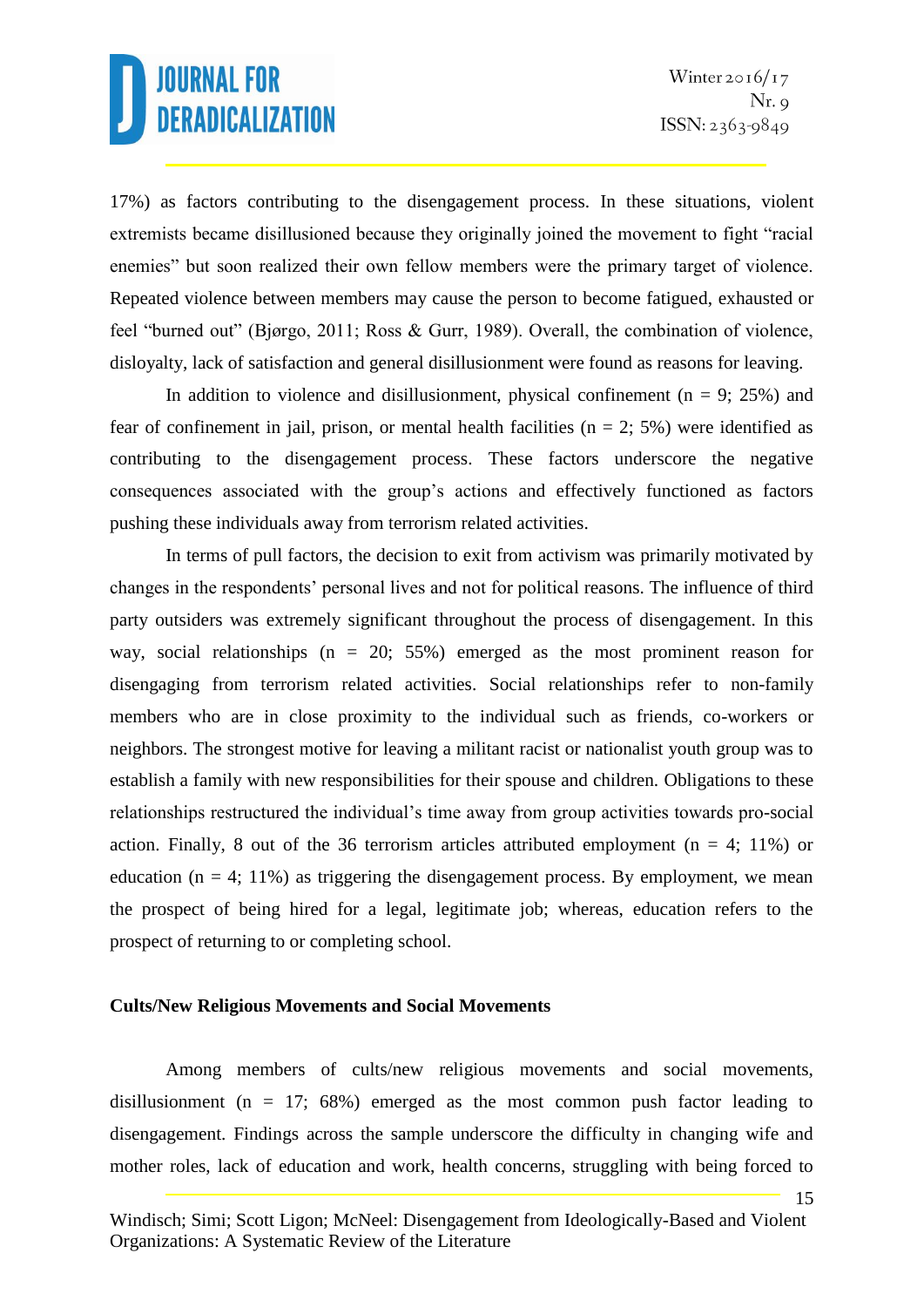disclose information members felt was stigmatizing and male dominated hierarchical roles within the group. Additionally, disengagement came about for many in regards to the lack of satisfaction with "underground" life.

Across this category, individuals leave for a variety of reasons and claim to experience multiple emotional problems because of their participation in these groups. Several studies discussed the "emotional exhaustion" related to membership. Within these studies, issues related to emotional fatigue included alienation, depression, spiritual confusion, deception, manipulative practices and inconsistencies in teachings. Thus, the ideal of the movement was destroyed, which created conditions under which members began to perceive an imbalance between their expectations and reality.

In terms of pull factors, social relationships ( $n = 7$ ; 28%) were another factor that contributed to exit. These relationships were primarily centered around non-movement members who did not endorse the same belief system as the participant. In particular, family  $(n = 6; 24%)$  emerged as a pull factor leading the individual away from group activities. Strong correlations were identified between measures of family affinity and the individual's choice to stay. In this way, individuals who had close affinity with non-movement family members were more likely to disengage than individuals who share distant relationships with close relatives.

### **Street Gangs**

Similar to terrorism studies, violence (39%) emerged as a contributing factor to desistance in 9 of the 23 gang studies. In these articles, participants discussed fear of being victimized or injured due to their membership in a street gang. Maturation ( $n = 4$ ; 17%) also appeared to push individuals away from gang life. For these individuals, transitioning into adulthood required them to restructure their time and energy toward non-gang related activities such as work and childrearing. Additionally, fear of confinement ( $n = 2$ ; 9%) or physical confinement in prison, jail, or mental health facilities  $(n = 1; 4%)$  was also identified as contributing to the exit process. Finally, disillusionment ( $n = 5$ ; 22%) with group activities pushed youth out of the street gang. Among these studies, the lack of expected profit influenced some to terminate their involvement in gang life.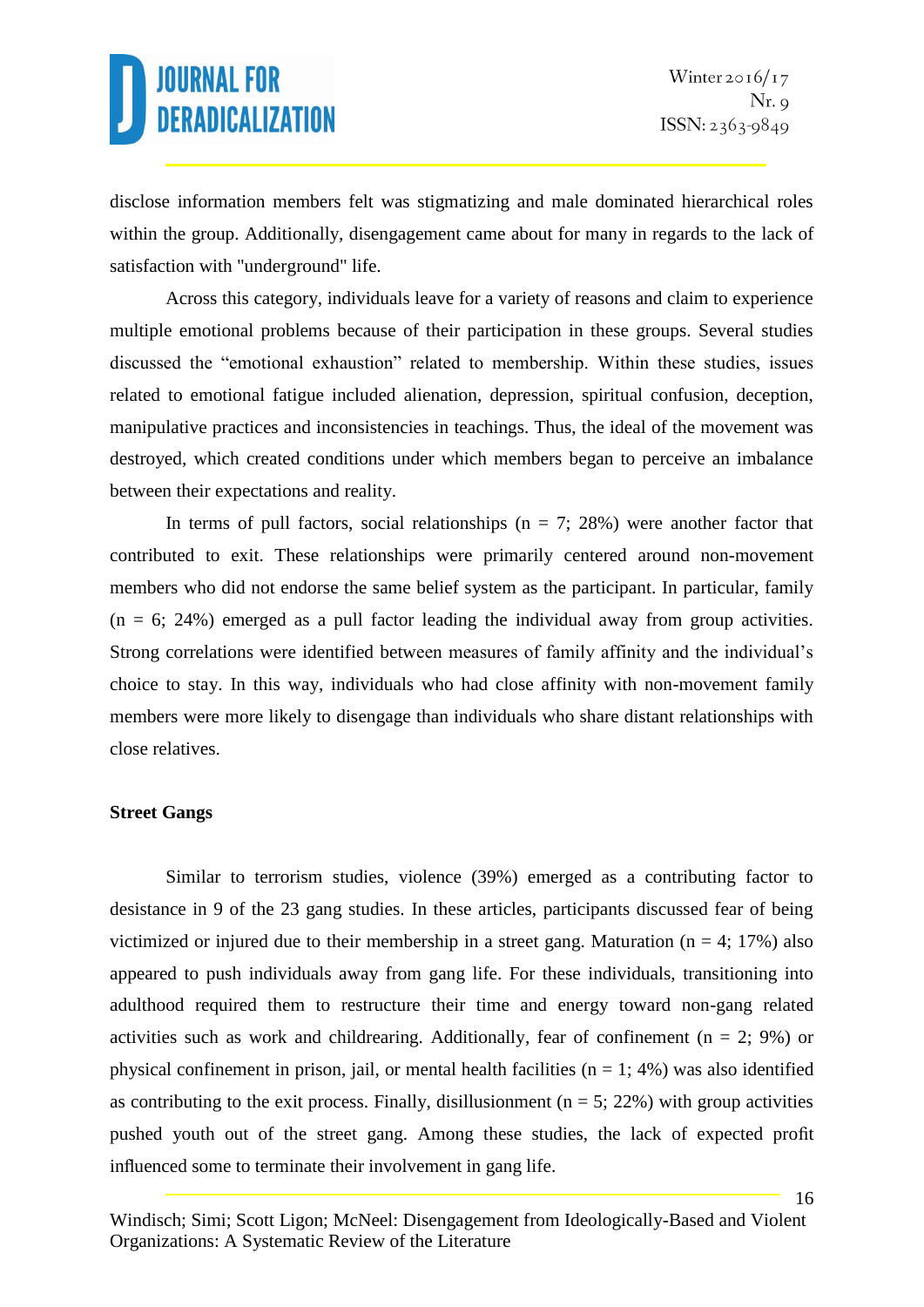In regards to pull factors, 78% ( $n = 18$ ) of gang studies identified family as a prominent factor leading to exit. The presence of personal relationships can be thought of as changes in "biographical availability," which increase the costs and risks associated with street gang participation (McAdam, 1986. P. 70). These studies underscore the importance of becoming a parent and the increase in amount of time spent at home rather than on the streets with fellow gang members. For many gang members, worrying about their children, worrying about whether they were doing the right thing, and worrying about the future accompanied their new role as a parent. On a related note, employment  $(n = 7, 30\%)$  also changed the amount of time spent on the streets. In these situations, fear of losing their job due to criminal charges functioned as a pull factor away from gang life. Furthermore, employment also provided opportunities to support one's family with legal, steady income as opposed to illegal profits from criminal activities. Finally, education ( $n = 3$ ; 13%) was identified as pulling gang members away from the street and gang activities. Similar to employment, these studies discuss the risk of losing scholarships if these individuals were caught doing illegal activities associated with the gang.

### **Mainstream Religious Movements**

The most notable push factor for mainstream religious movements involved disillusionment ( $n = 17$ ; 57%). For these individuals, the disengagement process centered around their perception that the church lacked tolerance and the inability to adapt to changing political or social climates (Niemela, 2007). In fact, growing impatience with traditional theologies and organizational styles prompted these individuals to either join more progressive religious groups or to abandon organized religion altogether. This included being influenced by the changing cultural values or finding that attendance at church was too high a cost in terms of their available time. This effect was particularly strong for young people.

We also identified maturation ( $n = 9$ ; 30%) in several studies as a contributing factor to the exit process. For the current study, we defined maturation as directly related to the aging process where individuals begin to experience greater freedom of decision making including church attendance and the adherence to religious beliefs. As part of maturation,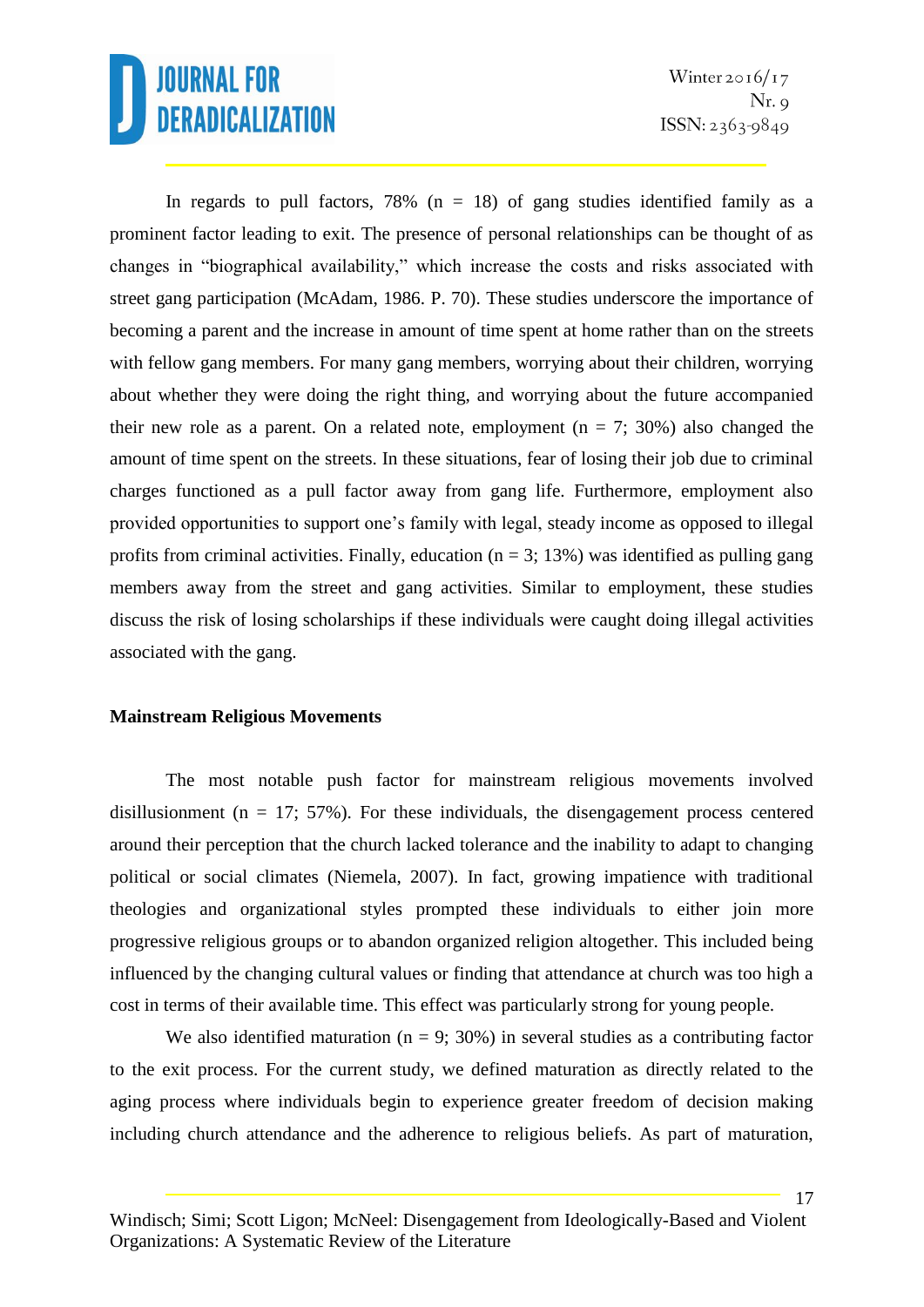individuals begin to experience perceptions related to church attendance and adherence of faith associated with decreasing levels of relevance.

In terms of pull factors, family (50%) emerged as a prominent theme in 15 of the 30 articles related to exit from mainstream religion. By family, we mean kinship relations such as parents, siblings, or children as well as legal guardians (e.g., step-father, in-laws) who share a close bond with the participant. In terms of specific family relationships, parents ( $n = 9$ ; 30%) were found to have a significant impact on an individual's decision to leave the church. In general, a shift in parental values had minimal influence on their child's church involvement. Rather, the decision to leave a mainstream religious movement was largely impacted by their parents' level of attendance. In these situations, when their parents stopped attending church, so did the children.

Furthermore, significant others (e.g., spouse, boyfriend/girlfriend) were also identified as impacting an individual's level of attendance at church and the investment one had in their religious practices. Overall, these studies found that church goers were more likely to disaffiliate in cases where their partners were non-religious (Te Grotenhuis & Sheepers, 2001; Need & DeGraaf, 1996). Finally, education (17%) was also identified in 5 of the 30 mainstream religious studies examined. Among these studies, researchers found the more educated an individual was, the more likely they were to become disaffiliated from their current church, change churches, or become non-religious. Overall, disillusionment, maturation, family, and marrying a non-religious spouse significantly increased the risk of becoming unchurched. Next, we present overarching themes that characterized the entire sample.

### **Exit Themes Across the Sample**

In addition to reviewing the body of literature regarding each topic area, another objective of the current study was to identify similarities across each of these domains. By doing so, research aimed at understanding the complexity of exit from ideologically-based and violence organizations will be better able to develop theories related to disengagement and determine what factors might represent general social processes as compared to unique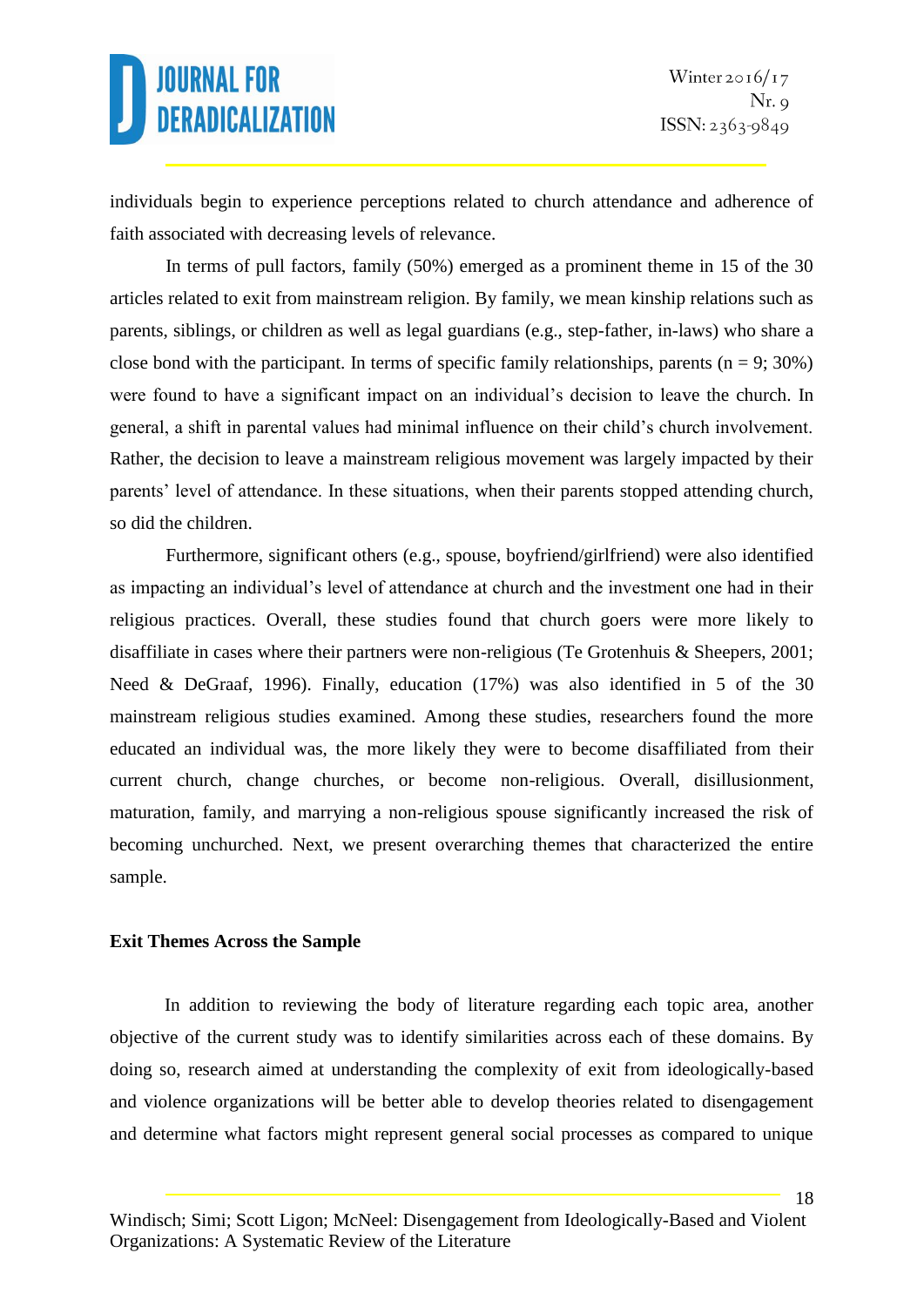experiences related to a specific type of group membership. In the following sections, we present two prominent themes identified across the sample: disillusionment and relationships

### **Disillusionment**

In terms of disengagement, the most common theme to emerge across the entire sample involved disillusionment. Studies that identified disillusionment as a push factor leading to disengagement discussed several contributing influences including a lack of satisfaction ( $n = 42$ ; 37%) with the participants' current life situation, frustration with the group, their place in the group, or with the direction of the group. Additionally, these studies highlight how, in some organizations, members were encouraged to physically exclude themselves from "non-believers," including family and friends outside of the organization. Disagreement with group methods were not only prominent in studies of terror disengagement but also mainstream religious groups, gangs, cults/new religious movements, and social movements. Several studies ( $n = 27$ ; 23%) illustrated how certain group methods were too violent, were hypocritical to what was preached, and/or resulted in negative attention to the organization. Victimization ( $n = 4$ ; 4%), which involves psychological abuse or physical violence from fellow group members, also emerged as a contributing factor to feelings of disillusionment with the organization.

In addition, several studies related to gangs and cults/new religious and social movements studies found financial disillusionment ( $N = 8$ ; 7%) as a contributing factor leading to exit. For instance, gang members reported dissatisfaction with the "gang life" that was supposed to provide money and material goods (Moloney, MacKenzie, Hunt & Joe-Laidler, 2009). Similarly, members of cults and new religious movements joined due to the prospect of living a "comfortable" way of life but were disappointed when health care services were withheld and were expected to provide manual labor in return for basic needs (e.g., shelter, clothing, food).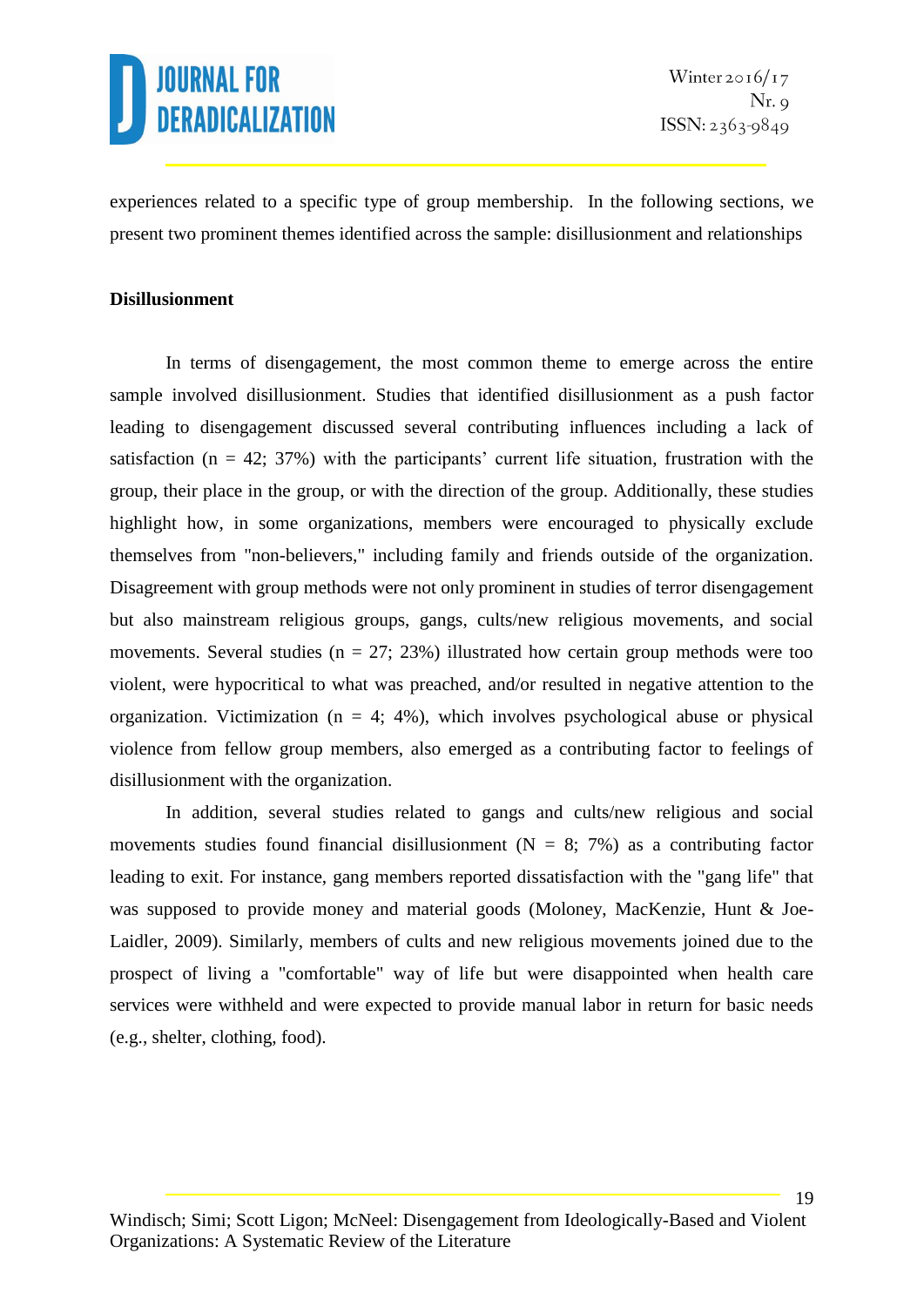

### **Relationships**

Relationships were found to be the most prominent pull factor among each of the research areas. In order to refine the current analysis, we noted specific relationship categories to understand which relationships had the most influence on the exit process. Specifically, the relationship category was broken down into the following dimensions: (1) immediate relatives such as parents, siblings, and grandparents; (2) children, (3) spouses or intimate partners and (4) social relationships, which includes co-workers, friends, and neighbors.

Immediate relatives ( $n = 57$ ; 50%) were identified as the most pervasive relationship attributing to exit. This influence stemmed from positive relationships with siblings or parents. Children ( $n = 16$ ; 14%) emerged as the second most prevalent relationship impacting the exit process for all topic areas. For these individuals, the decision to leave was based on family obligations and time spent caring for children. Spouses  $(n = 12; 10\%)$  also played a role in the exit process. For instance, the level of religiosity for the individual's non-religious significant other largely impacted the decision to leave a mainstream religious movement.

Across the relationship theme, we can begin to incorporate these findings into the broad criminological literature. Specifically, the data may simply represent further evidence of the contention by social-control theory that increased social bonds provide individuals a "stake in conformity" and ease them out of criminal lifestyles. In these situations, personal obligations, such as marriage and children, create interdependent systems of attachment or "social bonds" that connect the person to conventional society (Hirschi, 1969; Sampson & Laub, 1993). These attachments alter a person's routine activities, constrain unstructured socialization time, and have the ability to alter one's sense of self through cognitive transformation (Giordano, Cernkovich & Rudolph, 2002).

### **Discussion**

Our project systematically examines the disengagement literature to determine the range and frequency of various exit factors identified in previous studies. In doing so, we relied on parallel literature such as disengagement from terrorism, street gangs, religious cults, and nonviolent social movements to build a robust sample of studies and assess the extent to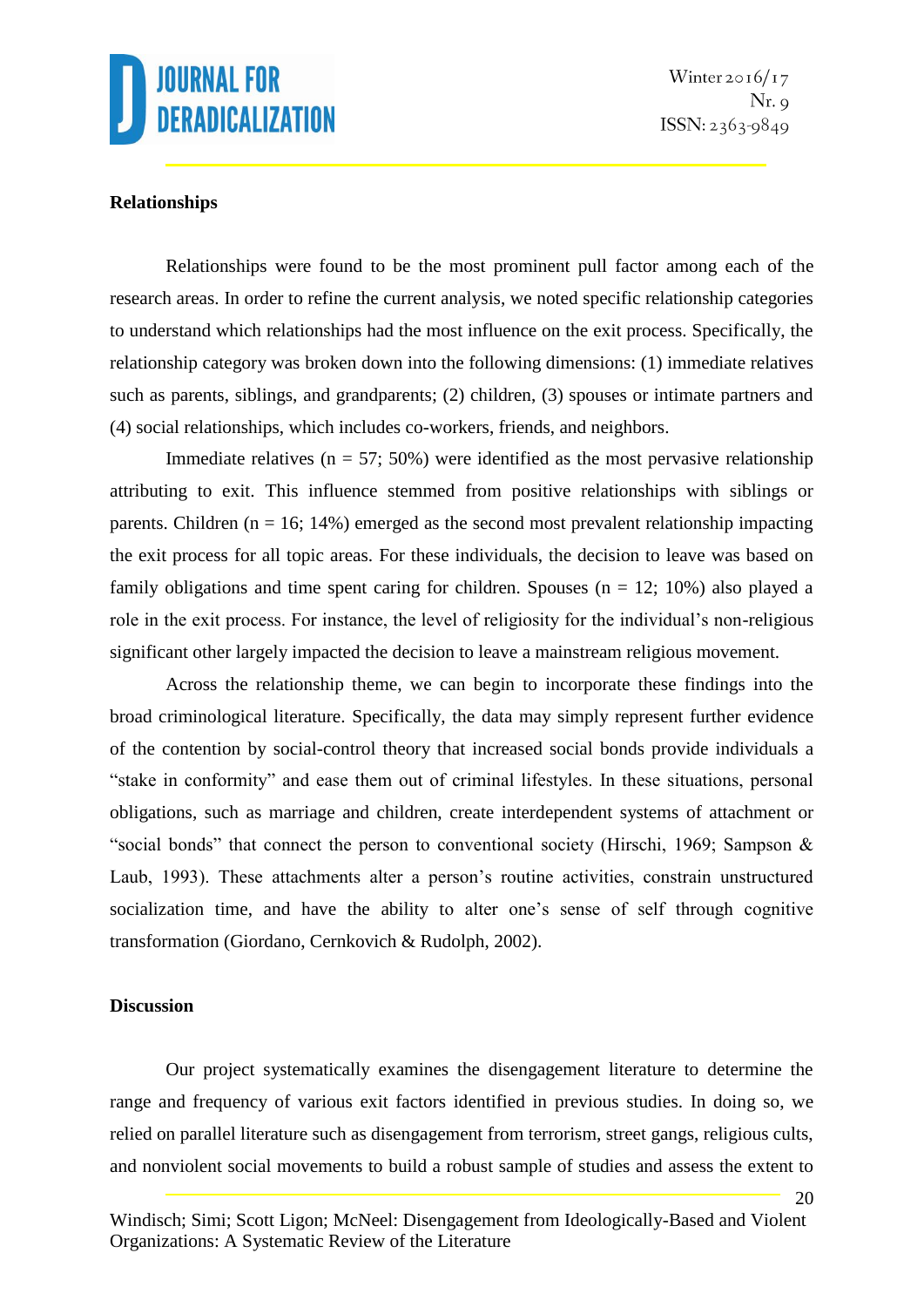21

which group exit factors may generalize across different populations. The results suggest several key themes regarding disengagement from ideologically-based and violent organizations.

In general, the majority of studies we examined relied on qualitative methodological approaches such as interviews and participant observation. Furthermore, the specific reasons for exit were found to occupy a broad range of factors including disillusionment with the group's belief system, the presence of positive social relationships (e.g., children, spouse) and disapproval of violent behavior. Based on information from the current study, scholars can better understand the primary reasons for leaving ideologically-based and violent organizations.

### **Limitations**

While the current study relies on a systematic and rigorous methodological approach for reviewing disengagement literature, there are a number of methodological issues that could have important implications on the validity of our findings. For instance, although we critically appraised the studies in this review, we did not arrive at a consensus on what constitutes a 'high' quality study and whether studies should be weighted by design and quality. A lack of quality control has historically hampered research in systematic reviews both in terms of which quality criteria should be used and how that information should be applied to the review findings (Dixon-Woods et al., 2004; Sandelowski et al., 1997).

A further consideration relates to our decision to exclude non-peer reviewed research such as dissertations, conference papers and research reports. There is potential that a portion of research has been overlooked and is missing from the current analysis. However, as related to the previous limitation regarding quality control, we did not want to include research lacking a critical assessment by experts in each of the group areas examined throughout the current review.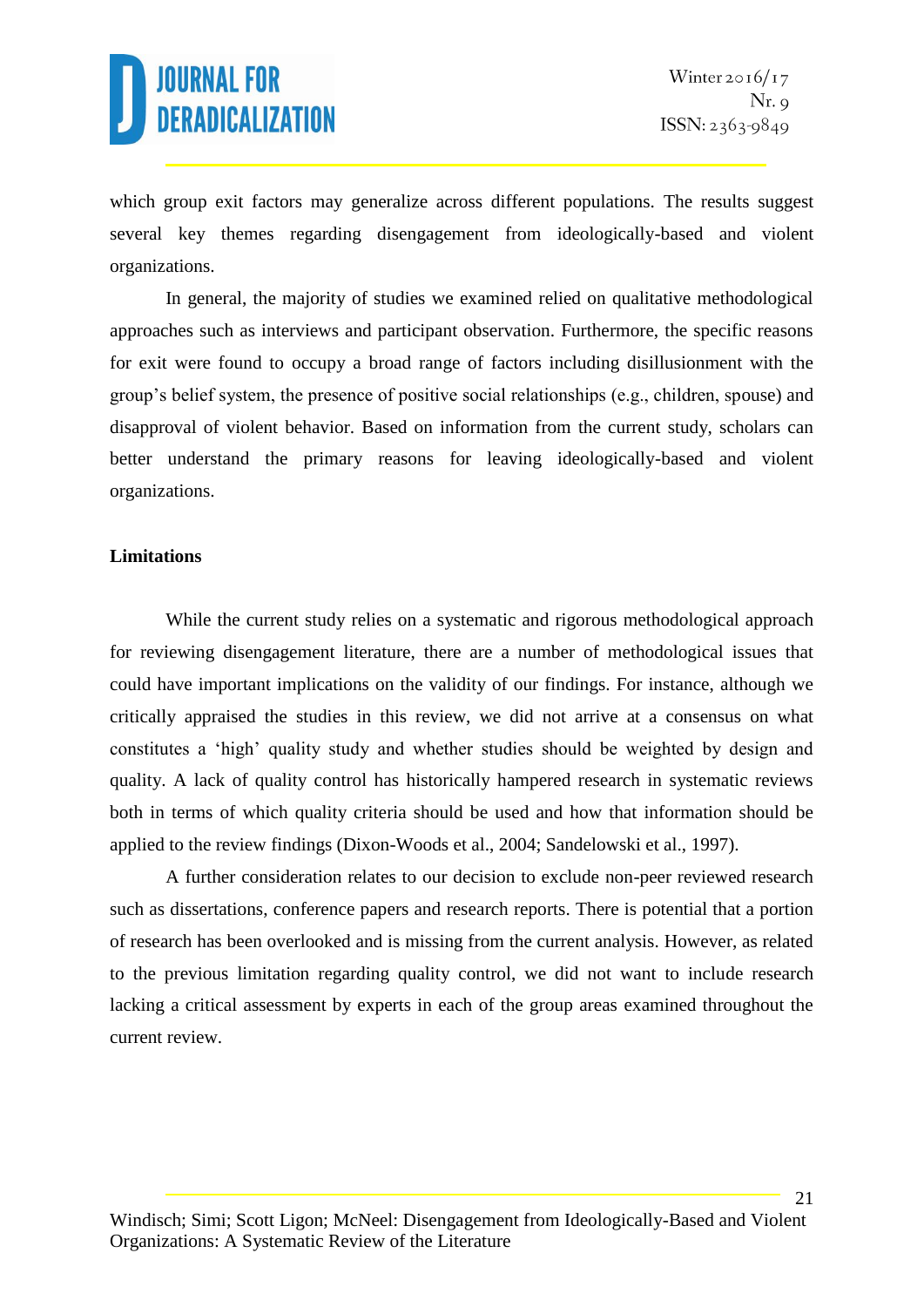### **Theoretical and Practical Implications**

The results of this study provide further insight regarding the disengagement process in several ways. First, the current study takes a significant first step in summarizing previous disengagement literature by offering one of the first systematic reviews of disengagement literature. The empirical insights gathered from previous studies of disengagement offer greater precision in terms of understanding the impact of social and psychological processes as they relate to a person's decision to leave these lifestyles.

Second, one of the most beneficial contributions of the current review is the identification of gaps in the disengagement literature. As we have illustrated, there are a variety of social and psychological factors influencing an individual's readiness to disengage from an ideologically-based movement such as personal relationships, disillusionment, and violence. Although a segment of the current analysis highlights the importance of disillusionment, future research should focus in greater detail on the different types of disillusionment and whether they represent unique pathways toward disengagement and deradicalization.

Future research should also consider Kruglanski and colleagues' (2014) claim that radicalization and deradicalization are "mirror processes." In the case of violent extremism, scholars should apply these questions to both the front end in terms of entering extremism but also to processes of indoctrination (i.e., learning the ideological belief system) and radicalization (i.e., escalation of commitment to violence). By understanding more about these mechanisms, we may not only understand disengagement more deeply but we can also appreciate how apparently different phenomena derive from common underlying processes.

Research on disengagement is necessary to inform strategies and programs designed to facilitate exit. In particular, findings from the current study can be used to inform the development of counter-messaging strategies. Based on our findings, intervention efforts should highlight the negative impact on their family and peer relationships that results from their involvement in extremism. In addition, these counter-messaging strategies could also focus on high rates of violence as well as hypocrisy within the group's leadership and among rank and file members. Finally, a more robust understanding of the factors that lead to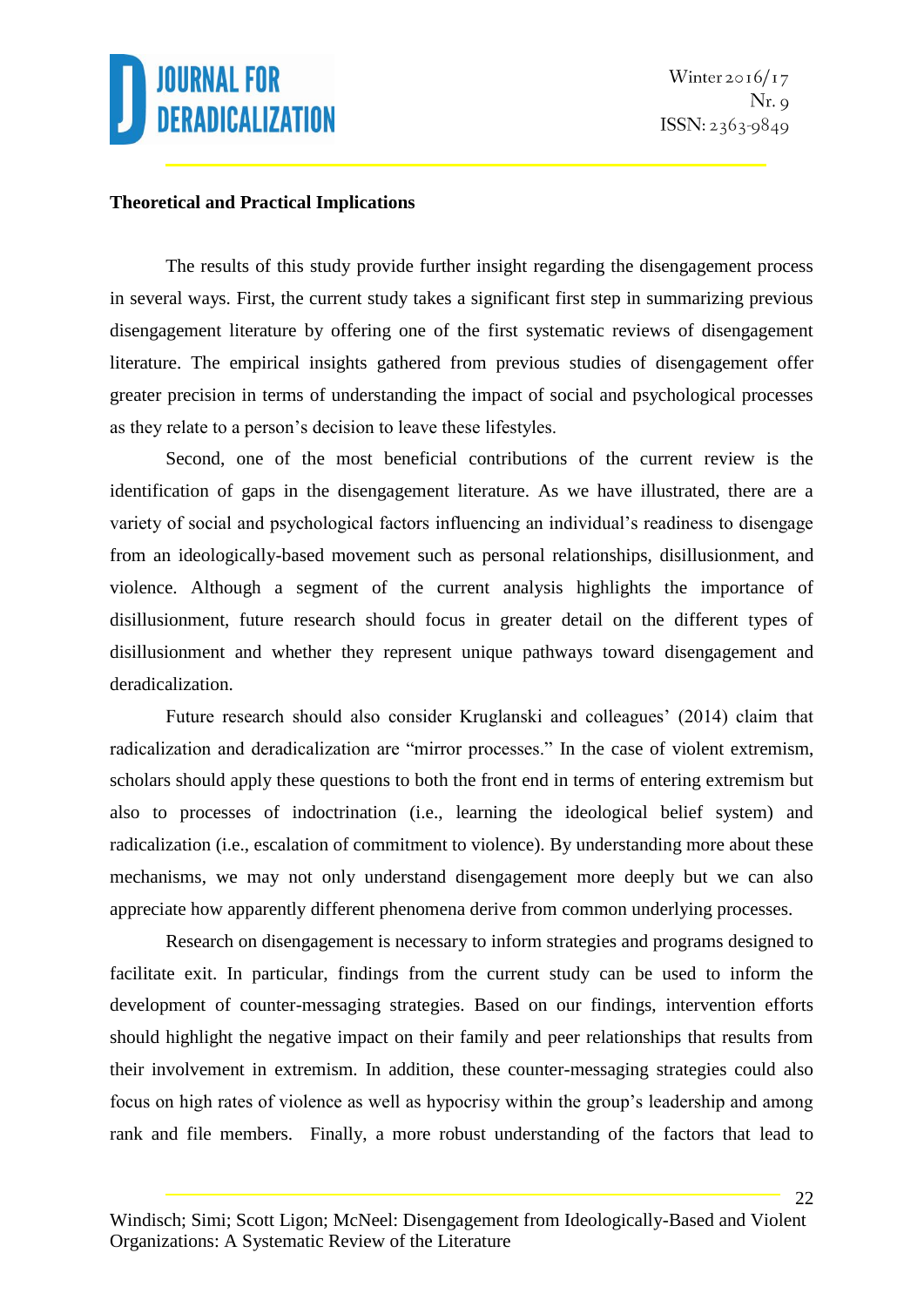

Winter  $2016/17$  $Nr.9$ ISSN: 2363-9849

disengagement can help inform how intervention programs provide after-care to individuals in terms of addressing different needs such as trauma therapy.

Windisch; Simi; Scott Ligon; McNeel: Disengagement from Ideologically-Based and Violent Organizations: A Systematic Review of the Literature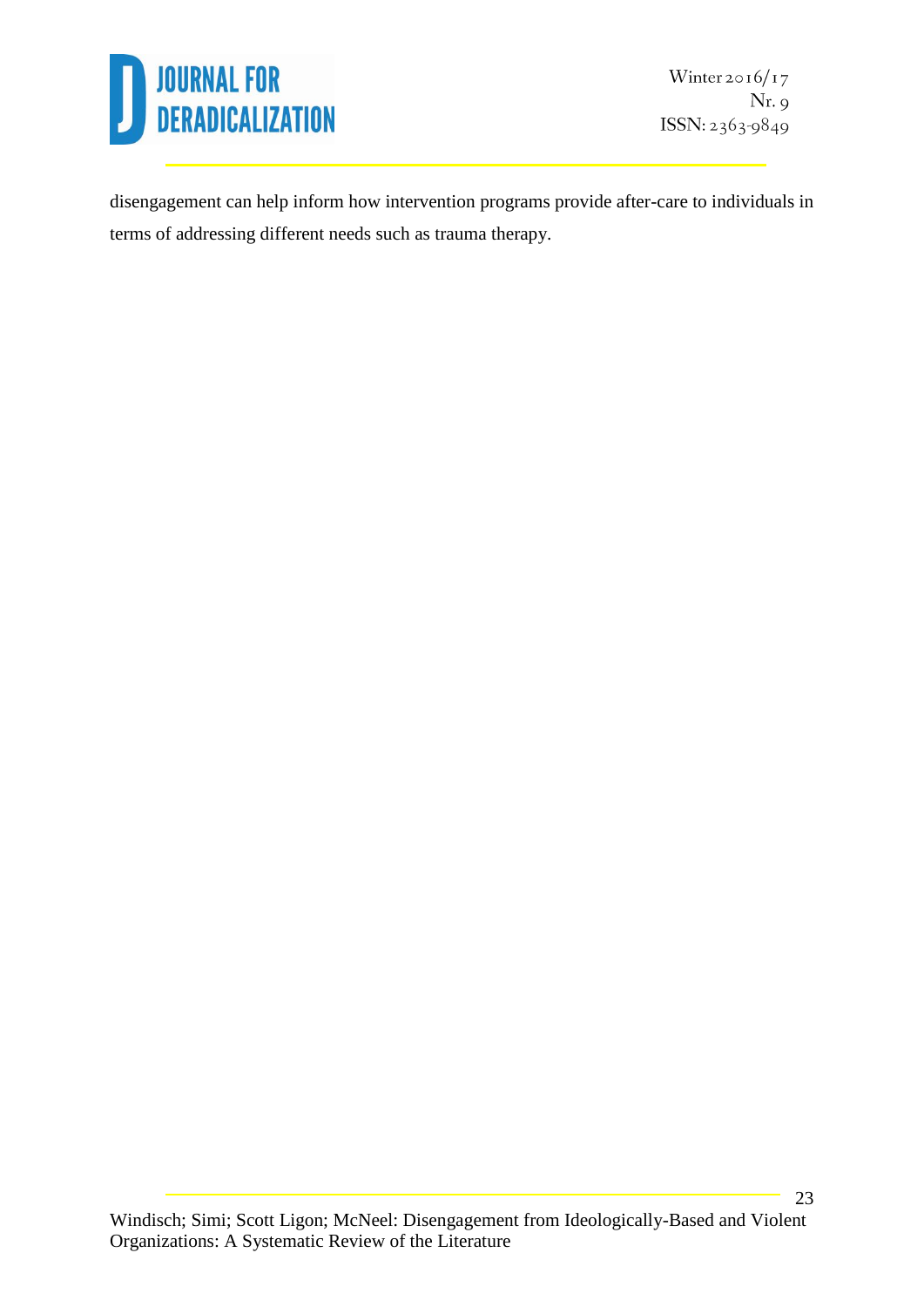

### **References**

- Aho, J. A. (1988). Out of hate: A sociology of defection from neo-Nazism. *Current Research on Peace and Violence, 11*(4), 159-168.
- Aho, J. A. (1990). *The politics of righteousness: Idaho Christian patriotism*. Seattle, WA: University of Washington Press.
- Asal, V., Gill, P., Rethemeyer, R. K., & Horgan, J. (2013). Killing range explaining lethality variance within a terrorist organization. *Journal of Conflict Resolution*, *59*(3): 401- 427.
- Ashour, O. (2009). *The Deradicalization of Jihadists: Transforming Armed Islamist Movements*. New York and London: Routledge.
- Altier, M. B., Thoroughgood, C. N., & Horgan, J. G. (2014). Turning away from terrorism: Lessons from psychology, sociology, and criminology. *Journal of Peace Research, 51*(5), 647-661.
- Barnett, A., Blumstein, A., & Farrington, D. P. (1987). Probabilistic models of youthful criminal careers. *Criminology, 25*(1), 83-108.
- Barrelle, K. (2015). Pro-integration: disengagement from and life after extremism. *Behavioral Sciences of Terrorism and Political Aggression, 7*(2), 129-142.
- Bjørgo, T. (2011). Dreams and disillusionment: Engagement in and disengagement from militant extremist groups. *Crime, Law and Social Change*, *55*(4): 277-285.
- Bjørgo, T. and Horgan, J. (2009), *Leaving terrorism behind: Individual and collective disengagement*. Routledge, NY: New York.
- Blee, K. M. (1996). Becoming a racist: Women in contemporary Ku Klux Klan and neo-Nazi groups. *Gender & Society, 10*(6): 680-702.
- Blee, K. M. (2002). *Inside organized racism: Women in the hate movement*. Berkeley, CA: University of California Press.
- Bright, S. (2016). France opens first deradicalization 'boot camp' amid criticism from former government advisers. Retrieved from [http://www.huffingtonpost.co.uk/sam](http://www.huffingtonpost.co.uk/sam-bright/france-deradicalisation-centre_b_11831540.html)[bright/france-deradicalisation-centre\\_b\\_11831540.html.](http://www.huffingtonpost.co.uk/sam-bright/france-deradicalisation-centre_b_11831540.html)
- Britten, N., Campbell, R., Pope, C., Donovan, J., Morgan, M., & Pill, R. (2002). Using meta ethnography to synthesize qualitative research: A worked example. *Journal of Health Service Research and Policy, 7*(4): 209-215.

Bubolz, B. F., & Simi, P. (2015). Disillusionment and Change: A cognitive-emotional theory

Windisch; Simi; Scott Ligon; McNeel: Disengagement from Ideologically-Based and Violent Organizations: A Systematic Review of the Literature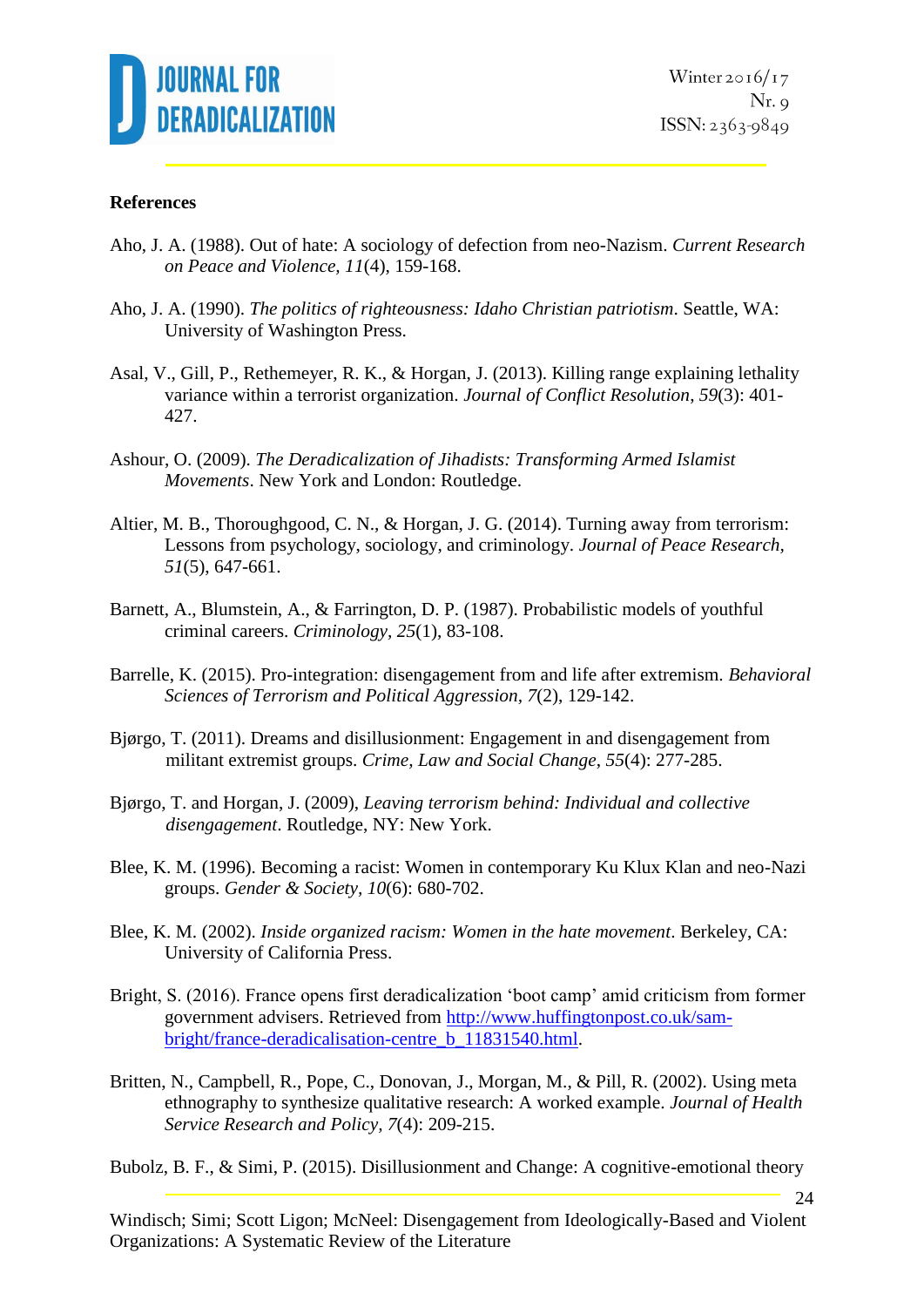

Winter  $2016/17$  $Nr. q$  $ISSN: 2363-9849$ 

25

of gang exit. *Deviant Behavior*, *36*(4): 330-345.

- Casserly, T. & Megginson, D. (2009). *Learning from Burnout: Developing sustainable leaders and avoiding career derailment*. Boston: Elsevier*/*Butterworth-Heinemann.
- Dalgaard-Nielsen, A. (2013). Promoting Exit from Violent Extremism: Themes and Approaches. *Studies in Conflict & Terrorism, 36*(2), 99-115.
- Decker, S. H., Pyrooz, D. C., & Moule, R. K. (2014). Disengagement from gangs as role transitions. *Journal of Research on Adolescence*, *24*(2): 268-283.
- della Porta, D. (1995). *Social movements, political violence, and the state: A comparative analysis of Italy and Germany*. Cambridge: Cambridge University Press.
- Derrick, D. Sporer, K. Church. S. & Ligon, G. (Forthcoming). Ideological rationality and violence: An exploratory study of ISIL's cyber profile. *Dynamics of Asymmetric Conflict.*
- Dixon-Woods, M., Shaw, R.L., Agarwal, S., & Smith, J.A. (2004). The problem of appraising qualitative research. *Quality and Safety in Health Care, 13*(3): 223-225.
- Ebaugh, H. R. F. (1988). *Becoming an ex: The process of role exit*. Chicago, IL: The University of Chicago Press.
- El-Said, H., & Harrigan, J. (2012). *Deradicalising violent extremists: Counter-radicalisation and deradicalisation programmes and their impact in Muslim majority states*. London; New York: Routledge.
- Farrington, D. P., & Petrosino, A. (2001). The Campbell collaboration crime and justice group. *The Annals of the American Academy of Political and Social Science, 578*(1): 35-49.
- Feldman, K. A. (1971). Using the work of others: Some observations on reviewing and integrating. *Sociology of Education*, *44*(1): 86-102.
- Freeden, M. (1998). *Ideologies and political theory: A conceptual approach*. Oxford: Oxford University Press.
- Freeden, M. (2007). *The meaning of ideology: Cross-disciplinary perspectives*. London/New York: Routledge.
- Gunaratna, R., & Bin Ali, M. (2015). *Terrorist rehabilitation: A new frontier in counterterrorism*. New Jersey: Imperial College Press.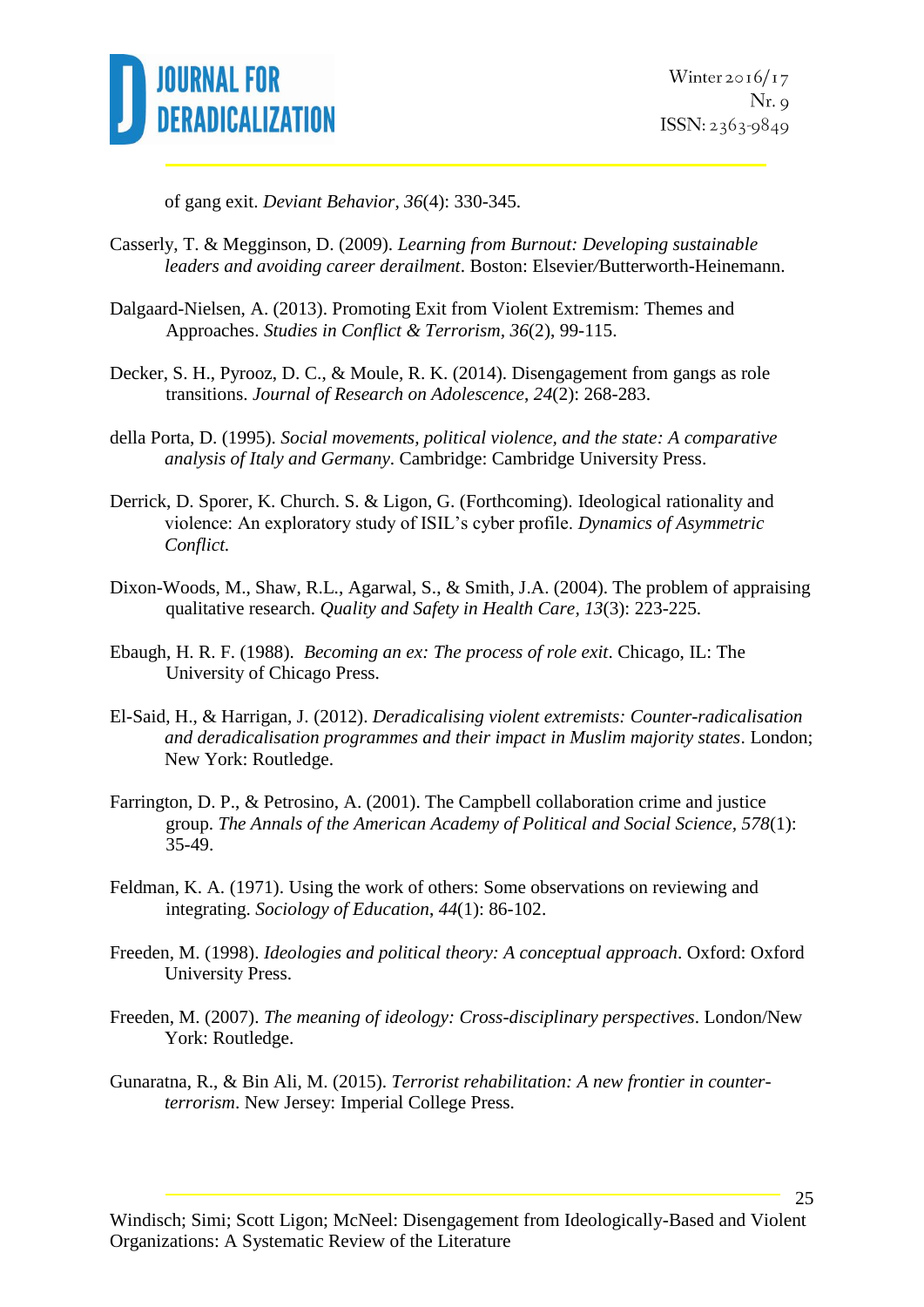

- Giordano, P., Johnson, W., Manning, W., Longmore, M., & Minter, M. (2015). Intimate partner violence in young adulthood: Narratives of persistence and desistance. *Criminology*, *53*(3): 330-365.
- Hackett, E. J., Amsterdamska, O., Lynch, M., & Wajcman, J. (2008). *The handbook of science and technology studies*. The MIT Press.
- Hirschi, T. (1969). *Causes of Delinquency*. Berkeley, CA: University of California Press.
- Horgan, J. (2009a). Deradicalization or disengagement? A process in need of clarity and a counterterrorism initiative in need of evaluation. *Perspectives on Terrorism*, *24*(2): 291-298.
- Horgan, J. (2009b). *Walking away from terrorism: accounts of disengagement from radical and extremist movements*. London/New York: Routledge.
- Hunter, S.T., Shortland, N., Crayne, M. & Ligon, G.S. (Forthcoming). Recruitment and selection in violent extremist organizations: Exploring what industrial and organizational psychology might contribute. *American Psychologist*.
- Jankowski, M.S. (1991). *Islands in the street: Gangs in American life.* Berkeley: University of California Press.
- Kassimeris, G. (2011). Why Greek terrorists give up: Analyzing individual exit from the revolutionary organization 17 November. *Studies in Conflict & Terrorism*, *34*(7): 556- 571.
- Klein, M.W. (1995). *The American Street Gang*. New York, Oxford University Press.
- Koehler, D. (2016). *Understanding deradicalization. methods, tools and programs for countering violent extremism.* Oxon/New York: Routledge.
- Kruglanski, A. W., & Orehek, E. (2011). The role of the quest for personal significance in motivating terrorism. In J. Forgas, A. Kruglanski, & K. Williams (Eds.), *The psychology of social conflict and aggression* (pp. 153-166). New York: Psychology Press.
- Kruglanski, A. W., Gelfand, M. J., Bélanger, J. J., Sheveland, A., Hetiarachchi, M., & Gunaratna, R. (2014). The psychology of radicalization and deradicalization: How significance quest impacts violent extremism. *Political Psychology*, *35*(1): 69-93.
- Ligon, G. S., Hunter, S. T., & Mumford, M. D. (2008). Development of outstanding leadership: A life narrative approach. *The Leadership Quarterly, 19*(3): 312-334.

McAdam, D. (1986). Freedom summer. New York: Oxford University Press.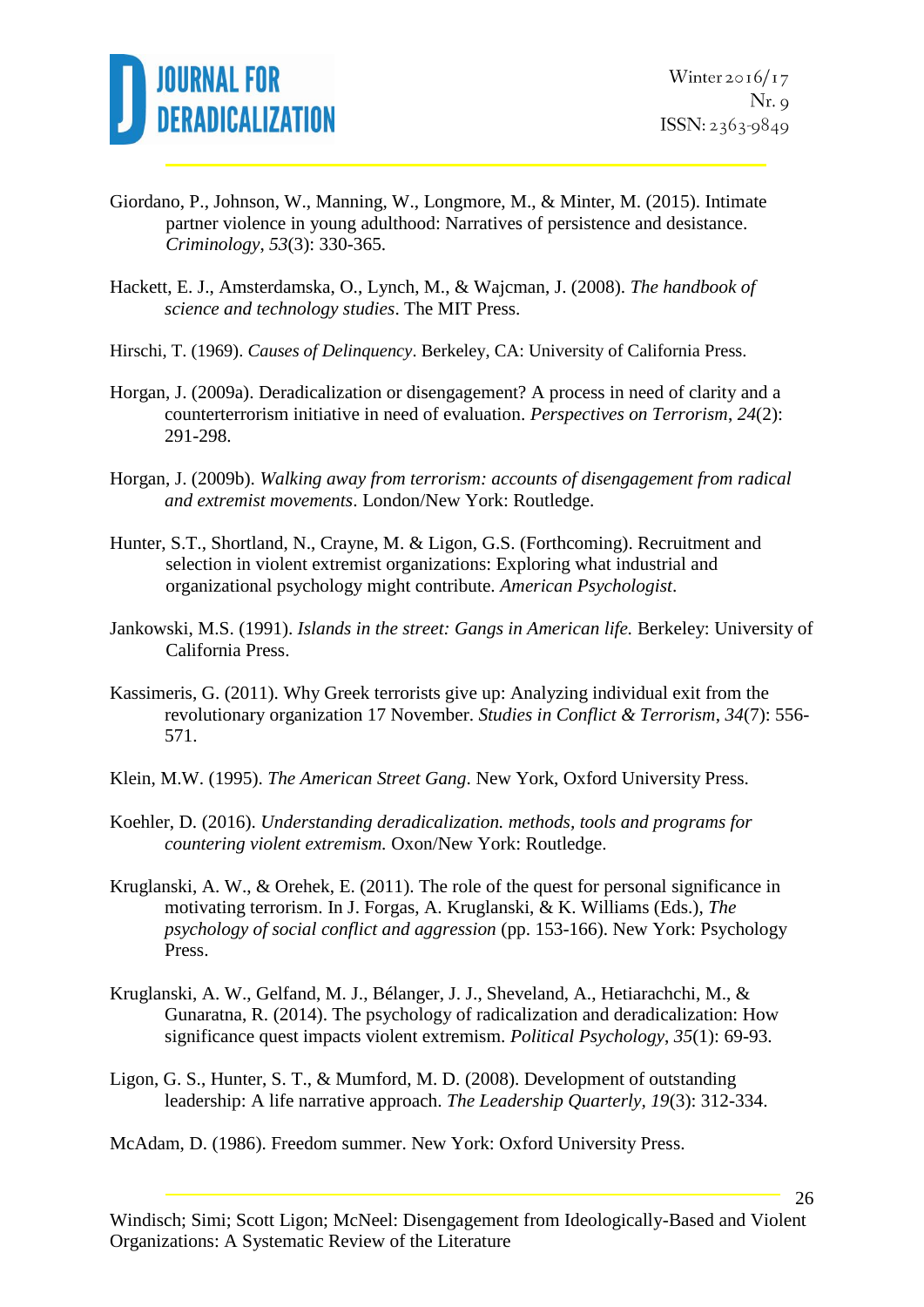

- McCauley, C.R., & Moskalenko, S. (2008). Mechanisms of political radicalization: Pathways toward terrorism. *Terrorism and Political Violence*, *20*(3): 415-433.
- McVeigh, R. (2009). *In the rise of the Ku Klux Klan: Right-wing movements and national politics*. Minneapolis, MN: University of Minnesota Press.
- Moloney, M., MacKenzie, K., Hunt, G., & Joe-Laidler, K. (2009). The path and promise of fatherhood for gang members. *British Journal of Criminology*, *49*(3): 305-325.
- Mumford, M. D., Bedell‐Avers, K. E., Hunter, S. T., Espejo, J., Eubanks, D., & Connelly, M. S. (2008). Violence in ideological and non‐ideological groups: A quantitative analysis of qualitative data. *Journal of Applied Social Psychology*, *38*(6): 1521-1561.
- Mumford, M. D., Espejo, J., Hunter, S. T., Bedell-Avers, K. E., Eubanks, D. L., & Connelly, S. (2007). The sources of leader violence: A comparison of ideological and nonideological leaders. *The Leadership Quarterly, 18*(3): 217-235.
- Mullins, S. (2010). Rehabilitation of Islamist terrorists: Lessons from criminology. *Dynamics of Asymmetric Conflict, 3*(3): 162-193.
- Need, A., & De Graaf, N. D. (1996). 'Losing my religion': A dynamic analysis of leaving the church in the Netherlands. *European Sociological Review*, *12*(1): 87-99.
- Niemelä, K. (2007). Alienated or disappointed? Reasons for leaving the church in Finland. *Nordic Journal of Religion and Society*, *20*(2): 195-216.
- Noblit, G.W., & Hare, R.D. (1988). *Meta-ethnography: Synthesizing qualitative studies*. Newbury Park, CA: Sage.
- Rabasa, A., Pettyjohn, S. L., Ghez, J. J., & Boucek, C. (2010). *Deradicalizing Islamist extremists*. Rand Corp Arlington, Va. National Security Research Division.
- Reckless, W.C. (1961). A new theory of delinquency and crime. *Federal Probation*, *25:* 42- 46.
- Reiss, A.J. (1951). Delinquency as the failure of personal and social controls. *American Sociological Review, 16*(2): 196-207.
- Ross, J. and Gurr, T. (1989), Why terrorism subsides: a comparative study of Canada and the United States. *Comparative Politics*, *21*(4): 405-26.
- Sageman, M. (2014). The stagnation in terrorism research. *Terrorism and Political Violence*, *26*(4): 565-580.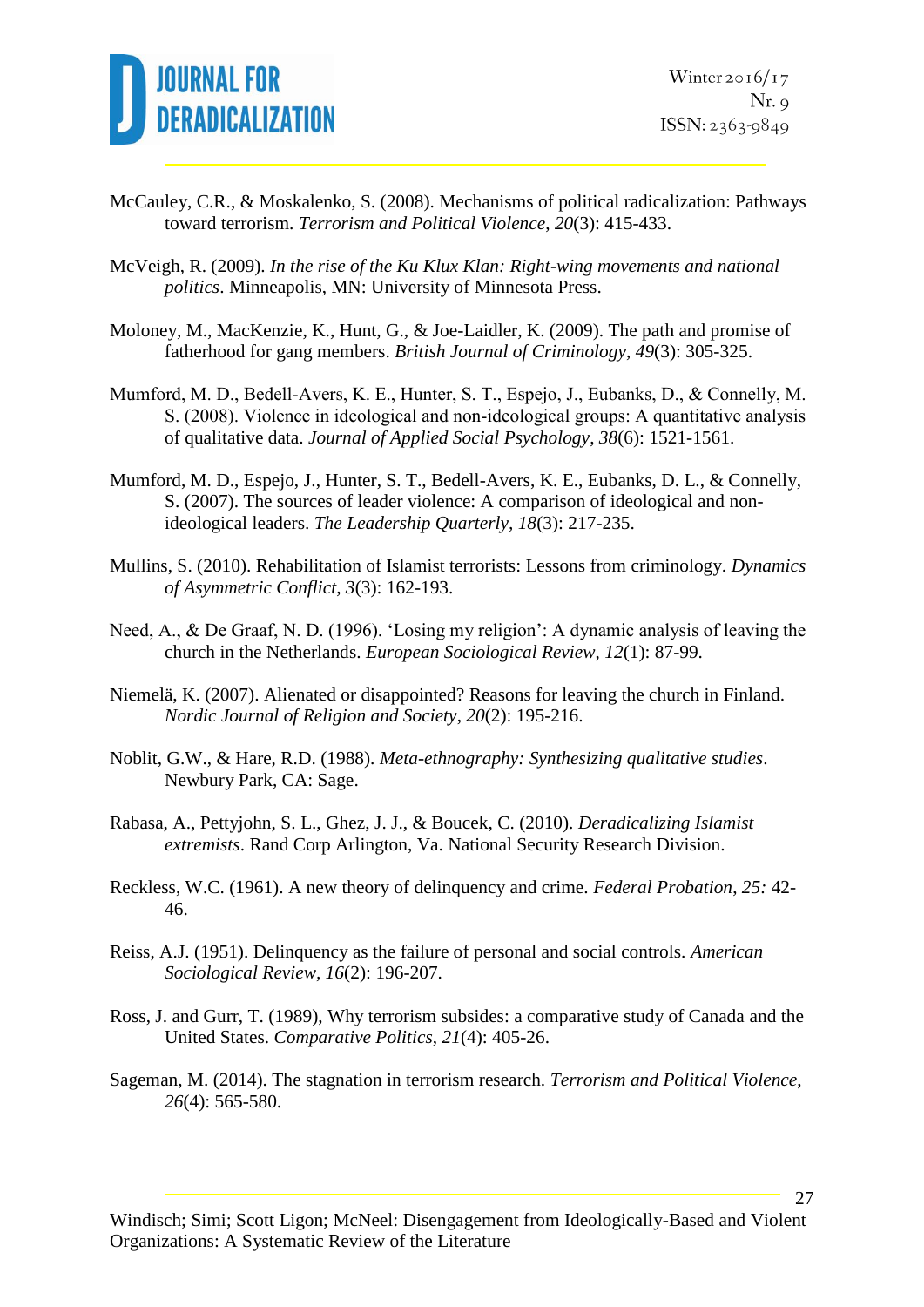

- Sandelowski, M., Docherty, S., & Emden, C. (1997). Focus on qualitative methods qualitative metasynthesis: Issues and techniques. *Research in Nursing and Health*, *20*(4): 365- 372.
- Schulze, K.E., (2008). Indonesia's approach to Jihadist deradicalization. *CTC Sentinel, 1*(8): 8–10.
- Simi, P., & Futrell, R. (2015). *American swastika: inside the white power movements hidden*  spaces of hate, 2<sup>nd</sup> ed. Lanham, MD: Rowman & Littlefield.
- Simi, P., Sporer, K., & Bubolz, B. F. (2016). Narratives of childhood adversity and adolescent misconduct as precursors to violent extremism: A life-course criminological approach. *Journal of Research in Crime and Delinquency, 53*(4): 536–563.
- Snow, D. A. (2004). Framing processes, ideology, and discursive fields. In D. A. Snow, S. A. Soule, & H. Kriesi (Eds.), *The Blackwell companion to social movements* (pp. 380- 412). Hoboken: Wiley.
- Te Grotenhuis, M., & Scheepers, P. (2001). Churches in Dutch: Causes of religious disaffiliation in the Netherlands, 1937–1995. *Journal for the Scientific Study of Religion, 40*(4): 591-606.
- Thornberry, T. P. (1998). Membership in youth gangs and involvement in serious and violent offending. In R. Loeber & D. P. Farrington (Eds.), *Serious & violent juvenile offenders: Risk factors and successful interventions.* (pp. 147-166). Thousand Oaks, CA: Sage Publications.
- Thornberry, T. P. (2003). *Gangs and delinquency in developmental perspective*: Cambridge University Press.
- Thrasher, F. (1927). *The Gang*. Chicago: University of Chicago Press.
- Vigil, J. D. (1988). Group processes and street identity: Adolescent Chicano gang members. *Ethos, 16*(4), 421-445.
- Vigil, J. D. (2010). *Barrio gangs: Street life and identity in Southern California*. Austin TX: University of Texas Press.
- Weerman, F. M., Lovegrove, P. J., & Thornberry, T. (2015). Gang membership transitions and its consequences: Exploring changes related to joining and leaving gangs in two countries. *European Journal of Criminology*, *12*(1): 70-91.
- Whittemore, R., & Knafl, K. (2005). The integrative review: updated methodology. *Journal of advanced nursing*, *52*(5): 546-553.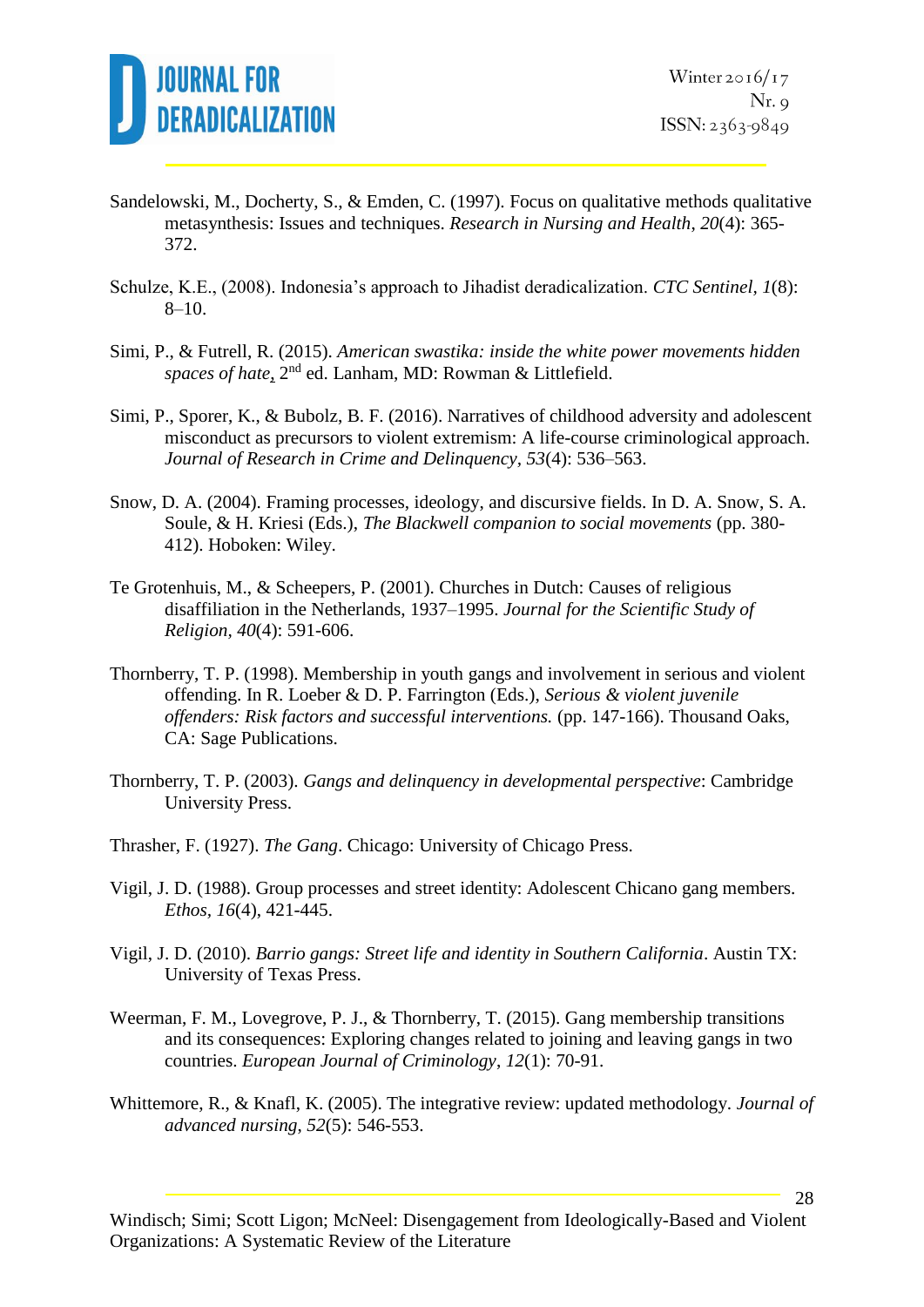

- Wright, S. (1984). Post-involvement attitudes of voluntary defectors from controversial new religious movements. *Journal for the Scientific Study of Religion*, *23*(2): 172-182.
- Wright, S. & Piper, E. (1986). Families and cults: Familial factors related to youth leaving or remaining in deviant religious groups. *Journal of Marriage and Family*, *48*(1): 15-25.
- Xiaobo, Su. (2011). Revolution and reform: The role of ideology and hegemony in Chinese politics. *Journal of Contemporary China*, *20*(69): 307-326.

Yablonsky, L. (1959). The delinquent gang as a near-group. *Social Problems 7*: 108-117.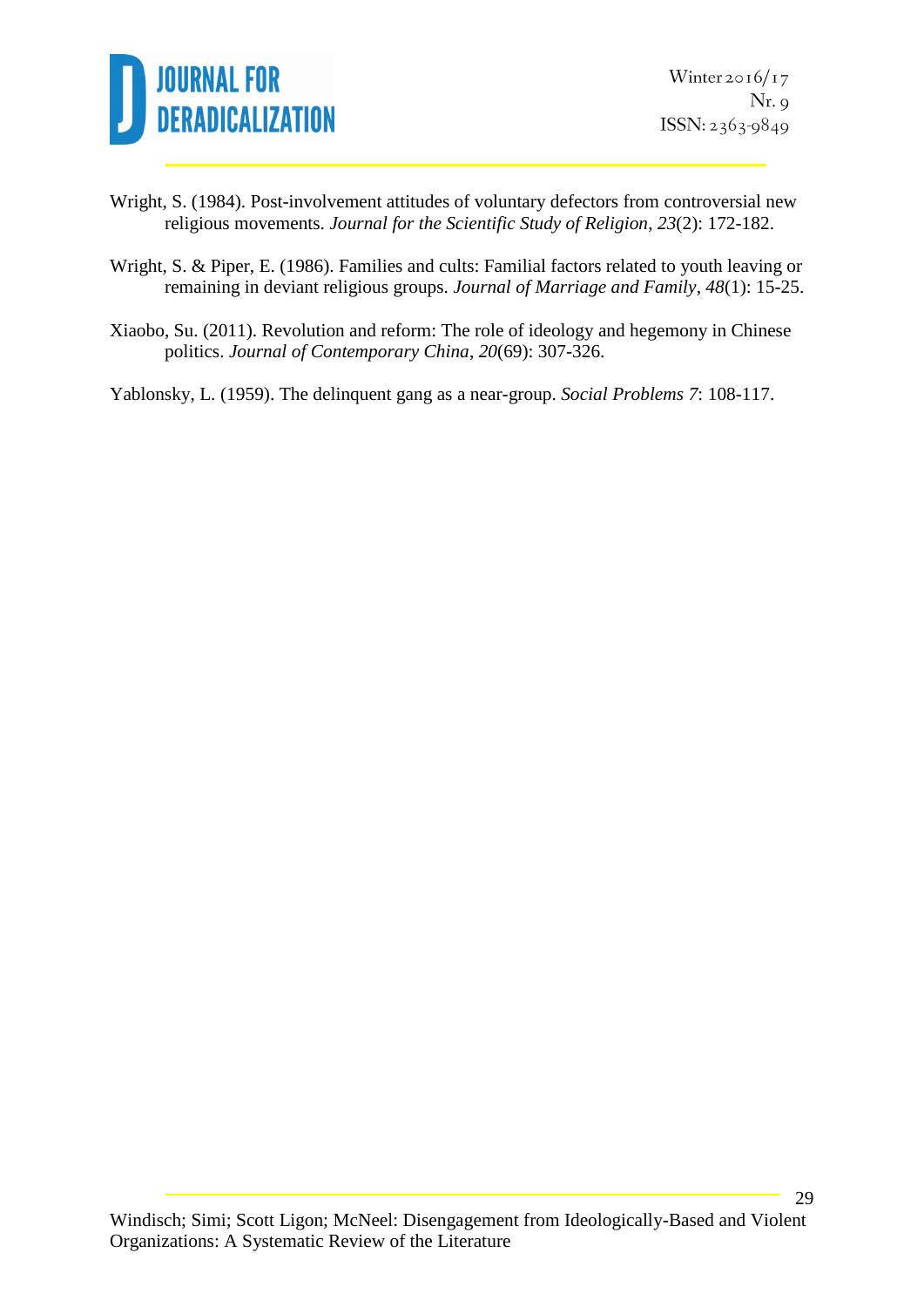

Winter  $2016/17$  $Nr. q$  $ISSN: 2363-9849$ 

### **Appendix A**

- Aho, J. A. (1988). Out of hate: A sociology of defection from neo-Nazism. *Current Research on Peace and Violence*, *11*(4): 159-168.
- Albrecht, S. L., & Bahr, H. M. (1983). Patterns of religious disaffiliation: A study of lifelong Mormons, Mormon converts, and former Mormons. *Journal for the Scientific Study of Religion*, *22*(4): 366-379.
- Almendros, C., Carrobles, J. A., Rodríguez-Carballeira, Á., & Gámez-Guadix, M. (2009). Reasons for leaving: Psychological abuse and distress reported by former members of cultic groups. *Cultic Studies Review*, *8*(2): 111-138.
- Alonso, R. (2011). Why do terrorists stop? Analyzing why ETA members abandon or continue with terrorism. *Studies in Conflict & Terrorism*, *34*(9): 696-716.
- Ashour, O. (2009). *The De-Radicalization of Jihadists*. New York: Routledge.
- Avance, R. (2013). Seeing the light: Mormon conversion and deconversion narratives in offand online worlds. *Journal of Media and Religion*, *12*(1): 16-24.
- Babinski, E. T. (1995). *Leaving the Fold: Testimonies of Former Fundamentalists*. Prometheus Books.
- Baer, H. A. (1978). A field perspective of religious conversion: the Levites of Utah. *Review of Religious Research*, *19*(3): 279-294.
- Bahr, H. M. (1970). Aging and religious disaffiliation. *Social Forces*, *49*(1): 59-71.
- Bahr, H. M., & Albrecht, S. L. (1989). Strangers once more: Patterns of disaffiliation from Mormonism. *Journal for the Scientific Study of Religion*, *29*(2): 180-200.
- Balch, R. W. (2006). The rise and fall of Aryan Nations: A resource mobilization perspective. *Journal of Political and Military Sociology*, *34*(1): 81-113.
- Bazan, L. E., Harris, L., & Lorentzen, L. A. (2002). Migrant gangs, religion and tattoo removal. *Peace Review*, *14*(4): 379-383.
- Berger, R. (2014). Leaving an insular community: The case of ultra-orthodox Jews. *Jewish Journal of Sociology*, *56*(1/2): 75-98.
- Bjørgo, T. (2009). Processes of disengagement from violent groups of the extreme right. In T. Bjørgo and J. Horgan. (Eds.), *Leaving Terrorism Behind: Individual and Collective Disengagement* (pp. 30-48). New York: Routledge.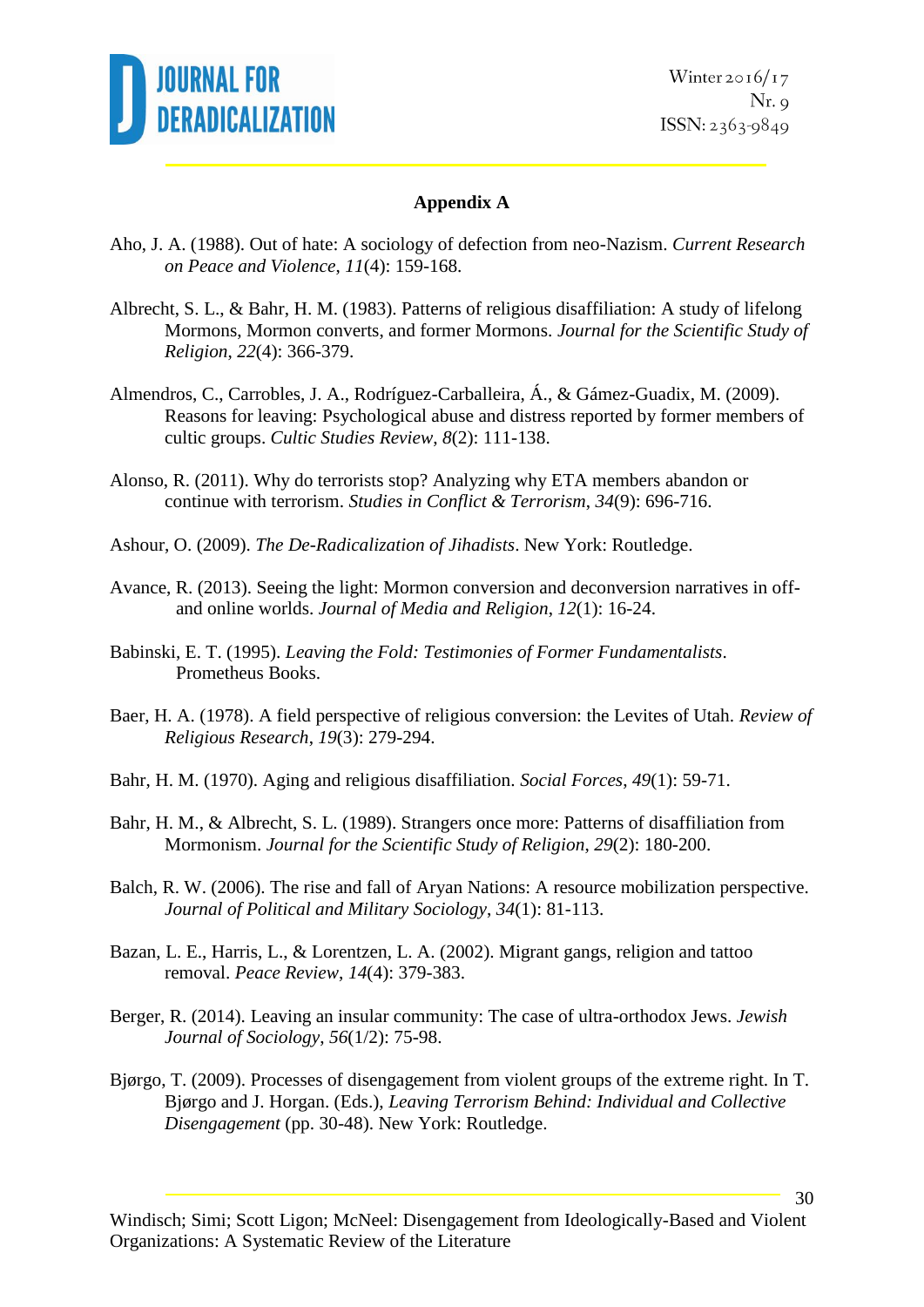

- Bjørgo, T., & Carlsson, Y. (2005). Early intervention with violent and racist youth groups. *Retrieved from the Norwegian Institute of International Affairs website:*  [http://kms1.isn.ethz.ch/serviceengine/Files/ISN/27305/ipublicationdocument\\_singledo](http://kms1.isn.ethz.ch/serviceengine/Files/ISN/27305/ipublicationdocument_singledocument/55c2201f-87c3–47cc-a96ce0504007cd0c/en/677.pdf) [cument/55c2201f-87c3–47cc-a96ce0504007cd0c/en/677.pdf.](http://kms1.isn.ethz.ch/serviceengine/Files/ISN/27305/ipublicationdocument_singledocument/55c2201f-87c3–47cc-a96ce0504007cd0c/en/677.pdf)
- Blazak, R. (2004). 'Getting it': The role of women in male desistance from hate groups. In A. Ferber (Ed.), *Home-Grown Hate: Gender and Organized Racism* (pp. 161-179). New York: Routledge.
- Boeri, M. W. (2002). Women after the utopia the gendered lives of former cult members. *Journal of Contemporary Ethnography*, *31*(3): 323-360.
- Bolden, C. (2013). Tales from the hood: An emic perspective on gang joining and gang desistance. *Criminal Justice Review*, 0734016813509267.
- Brenneman, R. (2014). Wrestling the devil: Conversion and exit from central American gangs. *Latin American Research Review*, *49*(S): 112-128.
- Bruce, S. (1988). *The rise and fall of the new Christian right: Conservative protestant politics in America, 1978-1988*. Clarendon Press.
- Bubolz, B. F., & Simi, P. (2015). Leaving the world of hate life-course transitions and selfchange. *American Behavioral Scientist*, *1*(1): 2-21.
- Buxant, C., & Saroglou, V. (2008). Joining and leaving a new religious movement: A study of ex-members' mental health. *Mental Health, Religion and Culture*, *11*(3): 251-271.
- Carson, D. C., Peterson, D., & Esbensen, F. A. (2013). Youth gang desistance an examination of the effect of different operational definitions of desistance on the motivations, methods, and consequences associated with leaving the gang. *Criminal Justice Review*, *38*(4): 510-534.
- Cassell, C., & Weinrath, M. (2011). Barriers to leaving the gang: An exploratory analysis. *The Annual Review of Interdisciplinary Justice Research*, *2*(1): 72-99.
- Chou, H. T. G. (2010). The perceived relationship between life events and religiosity among individuals raised in a Mormon community. *Mental Health, Religion & Culture*, *13*(5): 437-451.
- Christensen, T. W. (2015). How extremist experiences become valuable knowledge in EXIT programmes. *Journal for Deradicalization*, 1(3): 92-134.
- Clubb, G. (2014). "From terrorists to peacekeepers": The IRA's disengagement and the role of community networks. *Studies in Conflict & Terrorism*, *37*(10): 842-861.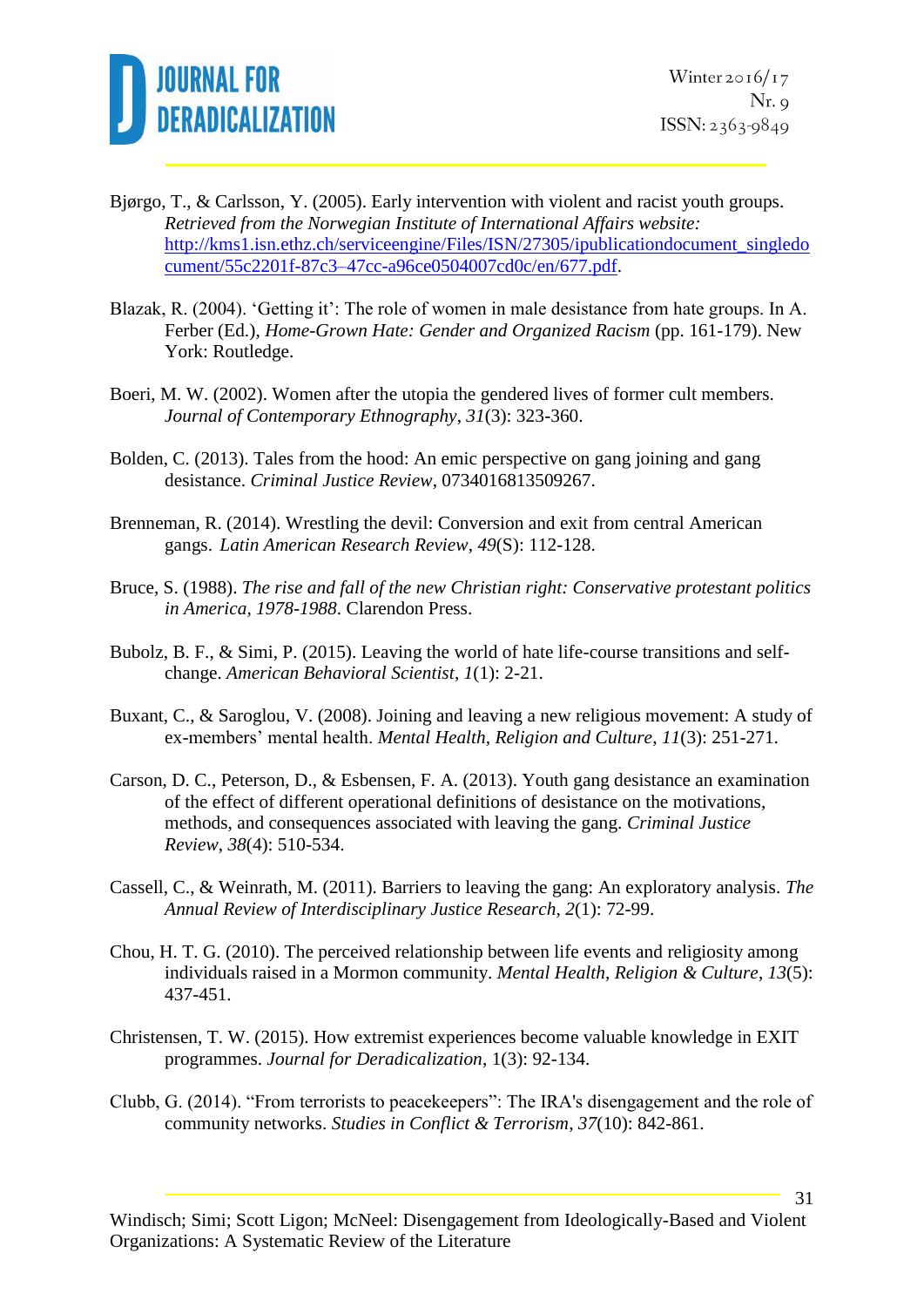

- Coates, D. D. (2012). "I'm now far healthier and better able to manage the challenges of life": The mediating role of new religious movement membership and exit. *Journal of Spirituality in Mental Health*, *14*(3): 181-208.
- Coates, D. D. (2013a). Disaffiliation from a new religious movement: The importance of self and others in exit. *Symbolic Interaction*, *36*(3): 314-334.
- Coates, D. D. (2013b). The effect of new religious movement affiliation and disaffiliation on reflexivity and sense of self. *Journal for The Scientific Study of Religion*, *52*(4), 793- 809.
- Dandelion, P. (2002). Those who leave and those who feel left: The complexity of Quaker disaffiliation. *Journal of Contemporary Religion*, *17*(2): 213-228.
- Daniels, D., & Adams, Q. (2010). Breaking with township gangsterism: The struggle for place and voice. *African Studies Quarterly*, *11*(4): 45-57.
- Davidman, L., & Greil, A. L. (2007). Characters in search of a script: The exit narratives of formerly ultra‐orthodox Jews. *Journal for the Scientific Study of Religion*, *46*(2): 201- 216.
- De Graaf, B., & Malkki, L. (2010). Killing it softly? Explaining the early demise of left-wing terrorism in the netherlands. *Terrorism and Political Violence*, *22*(4): 623-640.
- Decker, S. H., Pyrooz, D. C., & Moule, R. K. (2014). Disengagement from gangs as role transitions. *Journal of Research on Adolescence*, *24*(2): 268-283.
- Decker, S. H., & Van Winkle, B. (1996). *Life in the gang: Family, friends, and violence*. Cambridge University Press.
- della Porta, D. (2009). Leaving underground organizations: A sociological analysis of the Italian case." In T. Bjørgo and J. Horgan. (Eds.), *Leaving Terrorism Behind: Individual and Collective Disengagement* (pp. 66-87). New York: Routledge.
- Ebaugh, H. R. F. (1988). *Becoming an ex: The process of role exit*. University of Chicago Press.
- Eccles, J. (2012). Another kind of implicitness in religion: Beliefs and practices of some older Christian women disaffiliates. *Implicit Religion*, *15*(2): 181-194.
- Fazzino, L. L. (2014). Leaving the church behind: Applying a deconversion perspective to Evangelical exit narratives. *Journal of Contemporary Religion*, *29*(2): 249-266.
- Ferguson, N., Burgess, M., & Hollywood, I. (2015). Leaving violence behind: Disengaging from politically motivated violence in Northern Ireland. *Political Psychology*, *36*(2): 199-214.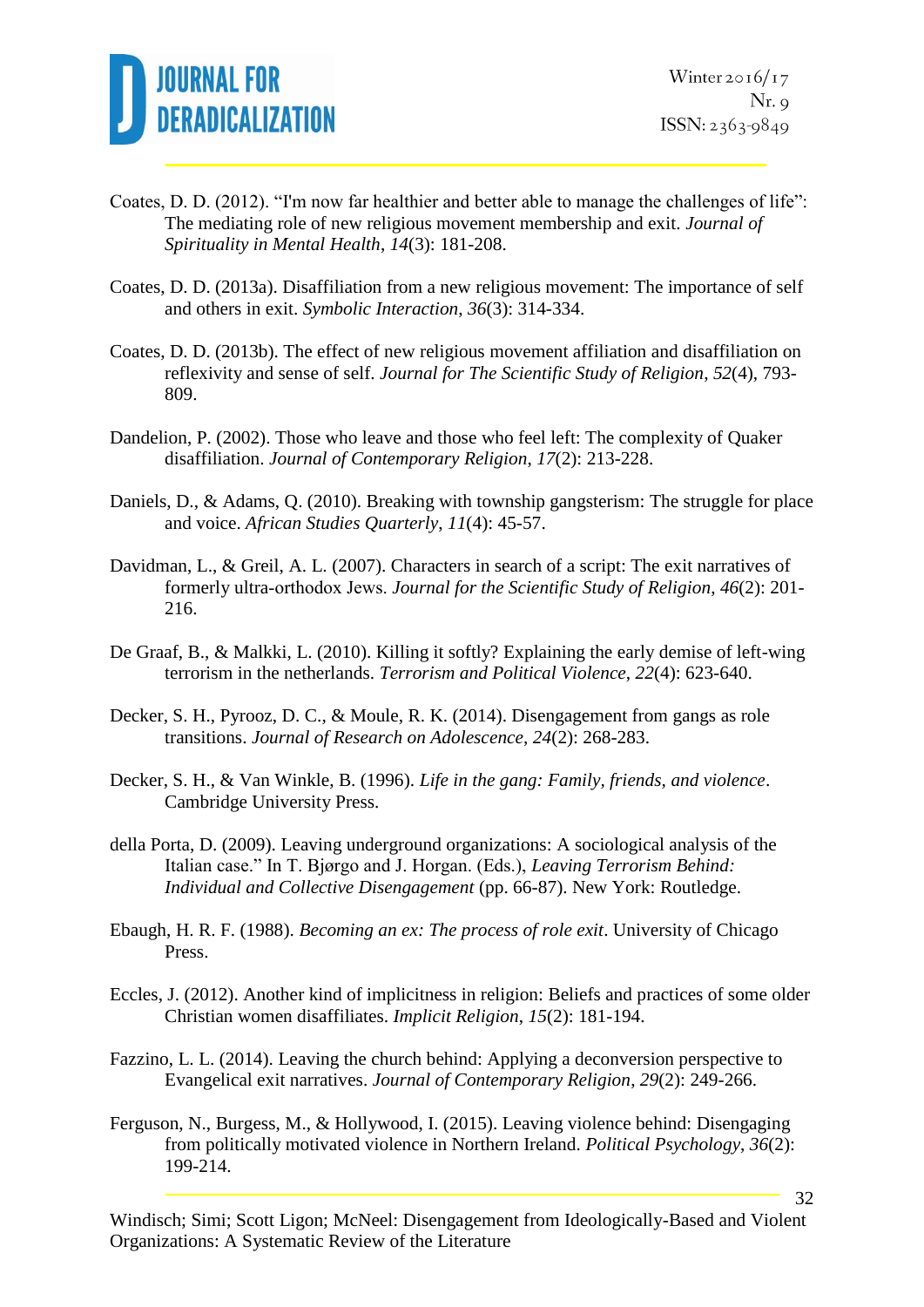

- Fleisher, M. S., & Krienert, J. L. (2004). Life‐course events, social networks, and the emergence of violence among female gang members. *Journal of Community Psychology*, *32*(5): 607-622.
- Flores, E. (2009). 'I am somebody': Barrio Pentecostalism and gendered acculturation among Chicano ex-gang members. *Ethnic and Racial Studies*, *32*(6): 996-1016.
- Frankenthaler, L. (2015). Dialogical deconversion: Understanding undercover infidelity. *Journal of Religion & Society*, *17*(1), 1-17.
- Freilich, J. D., Chermak, S. M., & Caspi, D. (2009). Critical events in the life trajectories of domestic extremist white supremacist groups. *Criminology & Public Policy*, *8*(3): 497- 530.
- Gadd, D. (2006). The role of recognition in the desistance process A case analysis of a former far-right activist. *Theoretical Criminology*, *10*(2): 179-202.
- Gjelsvik, I. M., & Bjørgo, T. (2012). Ex-pirates in Somalia: processes of engagement, disengagement, and reintegration. *Journal of Scandinavian Studies in Criminology and Crime Prevention*, *13*(2): 94-114.
- Goerzig, C. (2010). *Talking to Terrorists: Concessions and the renunciation of violence*. New York: Routledge.
- Goldman, M. S. (1995). Continuity in collapse: Departures from Shiloh. *Journal for the Scientific Study of Religion*, *34*(3): 342-353.
- Goodwill, A., & Ishiyama, F. I. (2015). Finding the door: Critical incidents facilitating gang exit among indigenous men. *Cultural Diversity and Ethnic Minority Psychology*, *22*(3): 333-40.
- Gormally, S. (2015). 'I've been there, done that…': A study of youth gang desistance. *Youth Justice*, *15*(2): 148-165.
- Grekul, J., & LaRocque, P. (2011). "Hope is absolute": Gang-involved women-perceptions from the frontline. *Aboriginal Policy Studies*, *1*(2): 132-160.
- Groen, S., & Vermeer, P. (2013). Understanding religious disaffiliation: Parental values and religious transmission over two generations of Dutch parents. *Journal of Empirical Theology*, *26*(1): 45-62.
- Healy, J. (2011). Involvement in a new religious movement: From discovery to disenchantment. *Journal of Spirituality in Mental Health*, *13*(1): 2-21.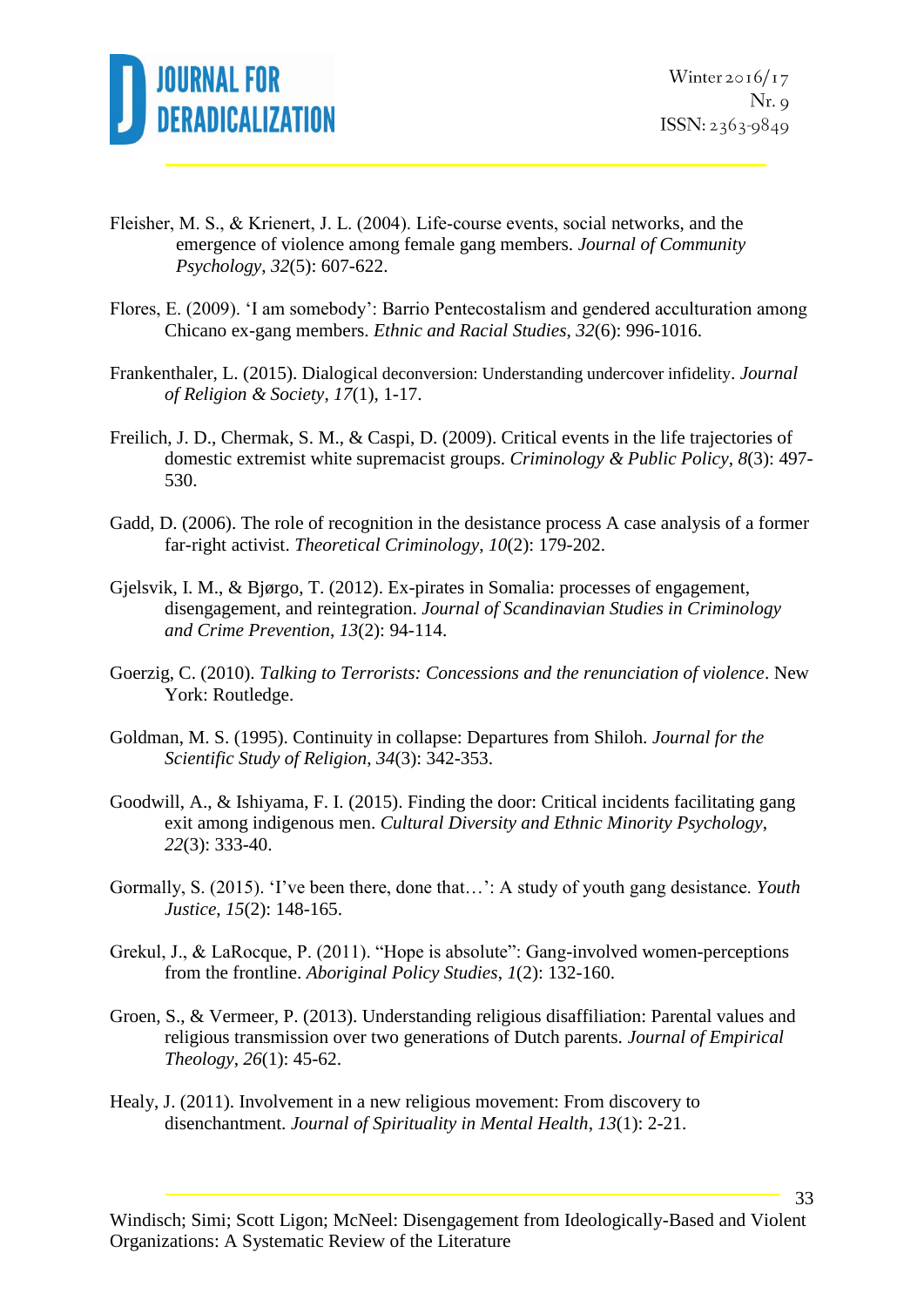

- Horgan, J. (2009). *Walking away from terrorism: Accounts of disengagement from radical and extremist movements*. New York: Routledge.
- Hui, C. H., Lau, E. Y., Lam, J., Cheung, S. F., & Lau, W. W. (2015). Psychological predictors of Chinese Christians' church attendance and religious steadfastness: A three-wave prospective study. *Psychology of Religion and Spirituality*, *7*(3): 1-15.
- Hunt, G., Joe-Laidler, K., & MacKenzie, K. (2005). Moving into motherhood gang girls and controlled risk. *Youth & society*, *36*(3): 333-373.
- Hwang, J. C., Panggabean, R., & Fauzi, I. A. (2013). The Disengagement of Jihadis in Poso, Indonesia. *Asian Survey*, *53*(4): 754-777.
- Ilardi, G. J. (2013). Interviews with Canadian radicals. *Studies in Conflict & Terrorism*, *36*(9): 713-738.
- Jacobs, J. (1984). The economy of love in religious commitment: The deconversion of women from nontraditional religious movements. *Journal for the Scientific Study of Religion*, *23*(3): 155-171.
- Jacobs, J. (1987). Deconversion from religious movements: An analysis of charismatic bonding and spiritual commitment. *Journal for the Scientific Study of Religion*, 27(3): 294-308.
- Jones, C. R., & Morales, R. S. (2012). Integration versus segregation: A preliminary examination of Philippine correctional facilities for de-radicalization. *Studies in Conflict & Terrorism*, *35*(3): 211-228.
- Kassimeris, G. (2011). Why Greek terrorists give up: Analyzing individual exit from the revolutionary organization 17 November. *Studies in Conflict & Terrorism*, *34*(7): 556- 571.
- Keller, B., Klein, C., Hood, R. W., & Streib, H. (2013). Deconversion and religious or spiritual transformation." In H. Westerink (Ed.), *Constructs of Meaning and Religious Transformation: Current Issues in The Psychology of Religion* (pp. 121-140). Vandenhoeck & Ruprecht.
- Kim, B. S. (1979). Religious deprogramming and subjective reality. *Sociology of Religion*, *40*(3): 197-207.
- Kimmel, M. (2007). Racism as adolescent male rite of passage ex-Nazis in Scandinavia. *Journal of Contemporary Ethnography*, *36*(2): 202-218.
- Koehler, D. (2015). Radical groups' social pressure towards defectors: the case of right-wing extremist groups. *Perspectives on Terrorism*, *9*(6): 36-50.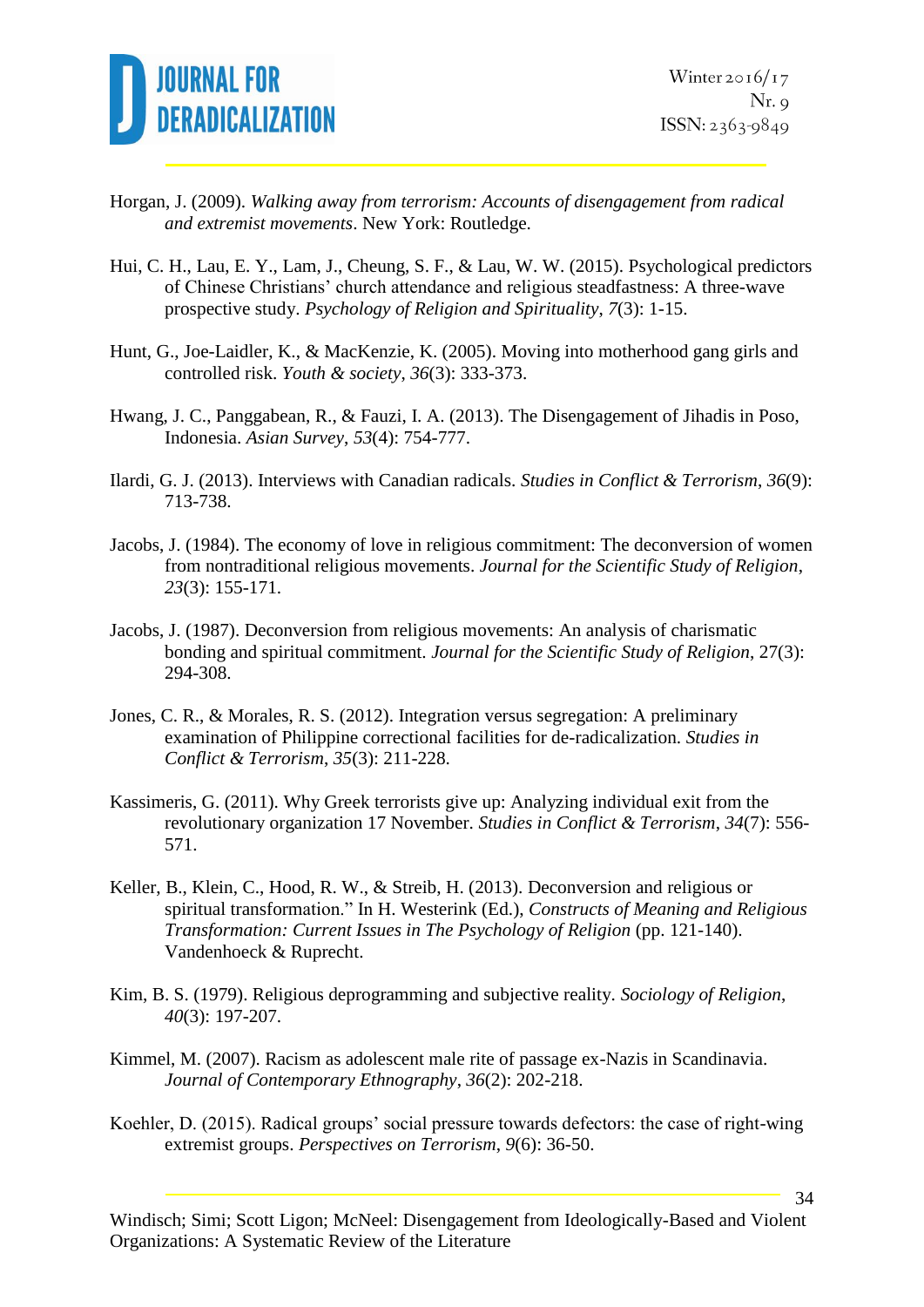

- Kropiunigg, U. (2013). Framing radicalization and deradicalization: A case study from Saudi Arabia. *Journal of Individual Psychology*, *69*(2): 97-117.
- Krueger, J. (2013). The road to disbelief: A study of the atheist de-conversion process. *UW-L Journal of Undergraduate Research*, *16*(1): 1-9.
- Latkin, C. A., Sundberg, N. D., Littman, R. A., Katsikis, M. G., & Hagan, R. A. (1994). Feelings after the fall: former Rajneeshpuram Commune members' perceptions of and affiliation with the Rajneeshee movement. *Sociology of Religion*, *55*(1): 65-73.
- Lawton, L. E., & Bures, R. (2001). Parental divorce and the "switching" of religious identity. *Journal for the Scientific Study of Religion*, *40*(1): 99-111.
- Lewis, J. R. (1986). Reconstructing the "cult" experience: Post-involvement attitudes as a function of mode of exit and post-involvement socialization. *Sociology of Religion*, *47*(2): 151-159.
- Lewis, J. R., & Bromley, D. G. (1987). The cult withdrawal syndrome: A case of misattribution of cause?. *Journal for the Scientific Study of Religion*, *26*(4): 508-522.
- Lofland, J. (1977). *Doomsday cult: A study of conversion, proselytization, and maintenance of faith*. Halsted Press.
- Lüchau, P., & Andersen, P. B. (2012). Socio-economic factors behind disaffiliation from the Danish national church. *Nordic Journal of Religion and Society*, *25*(1): 27-45.
- Mapel, T. (2007). The adjustment process of ex-Buddhist monks to life after the monastery. *Journal of Religion and Health*, *46*(1): 19-34.
- Matthews, C. H., & Salazar, C. F. (2014). Second-generation adult former cult group members' recovery experiences: Implications for counseling. *International Journal for the Advancement of Counselling*, *36*(2): 188-203.
- Melde, C., Diem, C., & Drake, G. (2012). Identifying correlates of stable gang membership. *Journal of Contemporary Criminal Justice*, *28*(4): 482-498.
- Mink, C. (2015). It's about the group, not god: Social causes and cures for terrorism. *Journal for Deradicalization*, *1*(5): 63-91.
- Moghadam, A. (2012). Failure and disengagement in the red army faction. *Studies in Conflict & Terrorism*, *35*(2): 156-181.
- Moloney, M., Hunt, G. P., Joe-Laidler, K., & MacKenzie, K. (2011). Young mother (in the) hood: Gang girls' negotiation of new identities. *Journal of Youth Studies*, *14*(1): 1-19.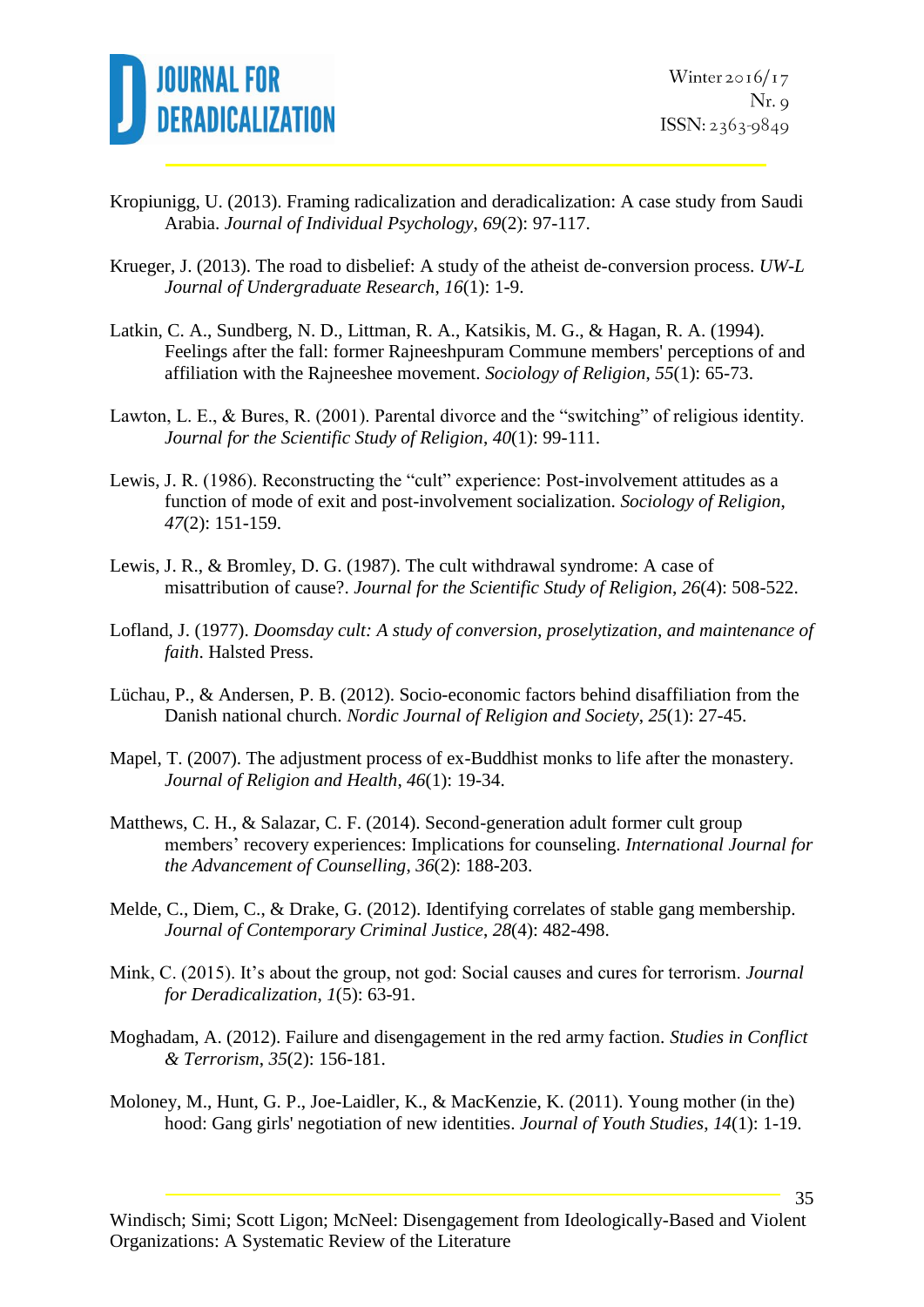

- Moloney, M., MacKenzie, K., Hunt, G., & Joe-Laidler, K. (2009). The path and promise of fatherhood for gang members. *British Journal of Criminology*, *49*(3): 305-325.
- Need, A., & De Graaf, N. D. (1996). 'Losing my religion': A dynamic analysis of leaving the church in the Netherlands. *European Sociological Review*, *12*(1): 87-99.
- Niemelä, K. (2007). Alienated or disappointed? Reasons for leaving the church in Finland. *Nordic Journal of Religion and Society*, *20*(2): 195-216.
- O'Neal, E. N., Decker, S. H., Moule, R. K., & Pyrooz, D. C. (2016). Girls, gangs, and getting out gender differences and similarities in leaving the gang. *Youth Violence and Juvenile Justice*, *14*(1): 43-60.
- Pyrooz, D. C., & Decker, S. H. (2011). Motives and methods for leaving the gang: Understanding the process of gang desistance. *Journal of Criminal Justice*, *39*(5): 417- 425.
- Pyrooz, D. C., Decker, S. H., & Webb, V. J. (2010). The ties that bind: Desistance from gangs. *Crime & Delinquency*, *60*(4): 491-516.
- Raghavan, V. (2012). Entry into crime and getting out: Male youth involved with criminal gangs in mumbai. *Indian Journal of Social Work*, *73*(3): 349-371.
- Regnerus, M. D., & Uecker, J. E. (2006). Finding faith, losing faith: The prevalence and context of religious transformations during adolescence. *Review of Religious Research*, *47*(3): 217-237.
- Reinares, F. (2011). Exit from terrorism: A qualitative empirical study on disengagement and deradicalization among members of ETA. *Terrorism and Political Violence*, *23*(5): 780-803.
- Rochford Jr, E. B. (1989). Factionalism, group defection, and schism in the Hare Krishna movement. *Journal for the Scientific Study of Religion*, *28*(2): 162-179.
- Rom, S. A. (2013). 'Extremist' rehabilitation: A fundamental misunderstanding? Divergent micro and macro-level narratives regarding motivations of former Guantanamo bay 'extremists' participating in the Saudi Arabian de-radicalization and rehabilitation program. *Brussels Journal of International Studies*, *10*(2013): 144-186.
- Roozen, D. A. (1980). Church dropouts: Changing patterns of disengagement and re-entry. *Review of Religious Research*, *21*(4): 427-450.
- Sandomirsky, S. & Wilson, J. (1990). Processes of disaffiliation: Religious mobility among men and women. *Social Forces*, *68*(4): 1211-1229.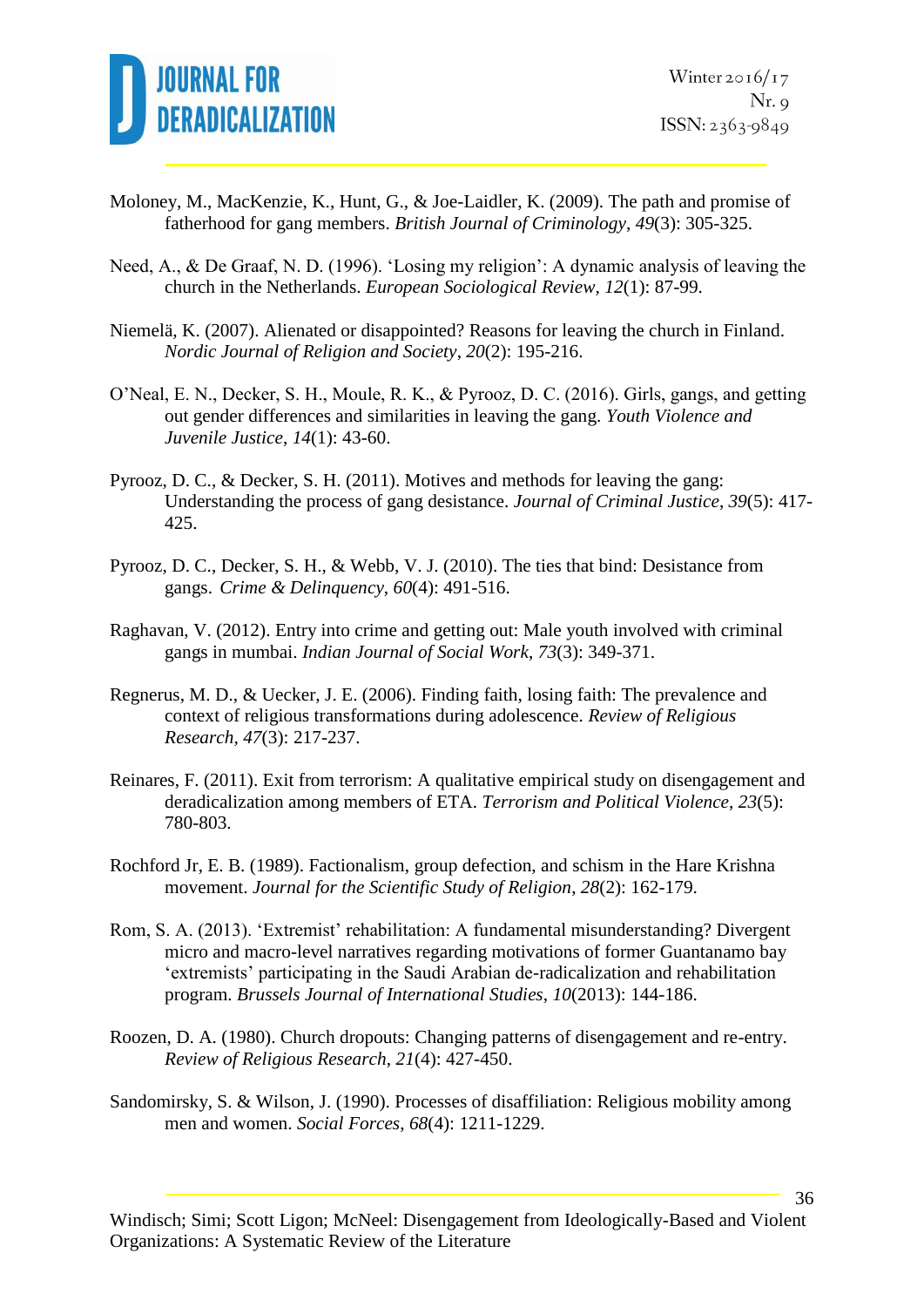

- Scheitle, C. & Adamczyk, A. (2010). High-cost religion, religious switching, and health. *Journal of Health and Social Behavior*, *51*(3): 325-342.
- Sherkat, D. & Ellison, C. (1991). The politics of Black religious change: Disaffiliation from Black mainline denominations. *Social Forces*, *70*(2): 431-454.
- Souleimanov, E. & Aliyev, H. (2014). *The individual disengagement of avengers, nationalists, and jihadists*. Basingstoke: Plagrave Macmillan.
- Spalek, B. & Davies, L. (2012). Mentoring in relation to violent extremism: A study of role, purpose, and outcomes. *Studies of Conflict & Terrorism*, *35*(5): 354-368.
- Stern, J. (2014). X: A case study of a Swedish neo-Nazi and his reintegration into Swedish society. *Behavioral Sciences & the Law*, *32*(3): 440-453.
- Sweeten G., Pyrooz, D. and Piquero, A. (2013). Disengaging from gangs and desistance from crime. *Justice Quarterly*, *30*(3): 469-500.
- Te Grotenhuis, M., & Scheepers, P. (2001). Churches in Dutch: Causes of religious disaffiliation in the Netherlands, 1937–1995. *Journal for the Scientific Study of Religion*, *40*(4): 591- 606.
- Van der Valk, I. and Wagenaar, W. (2010). *The extreme right: Entry and exit*. Anne Frank House.
- Vargas, N. (2012). Retrospective accounts of religious disaffiliation in the United States: Stressors, skepticism, and political factors. *Sociology of Religion*, *73*(2): 200-223.
- Vidino, L. (2011). The Buccinasco Pentiti: A unique case study of radicalization. *Terrorism and Political Violence*, *23*(3): 398-418.
- Weerman, F., Lovegrove, P. & Thornberry, T. (2015). Gang membership transitions and its consequences: Exploring changes related to joining and leaving gangs in two countries. *European Journal of Criminology*, *12*(1): 70-91.
- Wheatley, J. & McCauley, C. (2008). Losing your audience: Desistance from terrorism in Egypt after Luxor. *Dynamics of Asymmetric Conflict*, *1*(3): 250-268.
- White, R. (2010). Structural identity theory and the post-recruitment activism of Irish republicans: Persistence, disengagement, splits, and dissidents in social movement organizations. *Social Problems, 57*(3): 341-370.
- Wright, B., Giovanelli, D., Dolan, E., & Edwards, M. (2011). Explaining deconversion from Christianity: a study of online narratives. *Journal of Religion & Society*, *13*(1): 1-17.